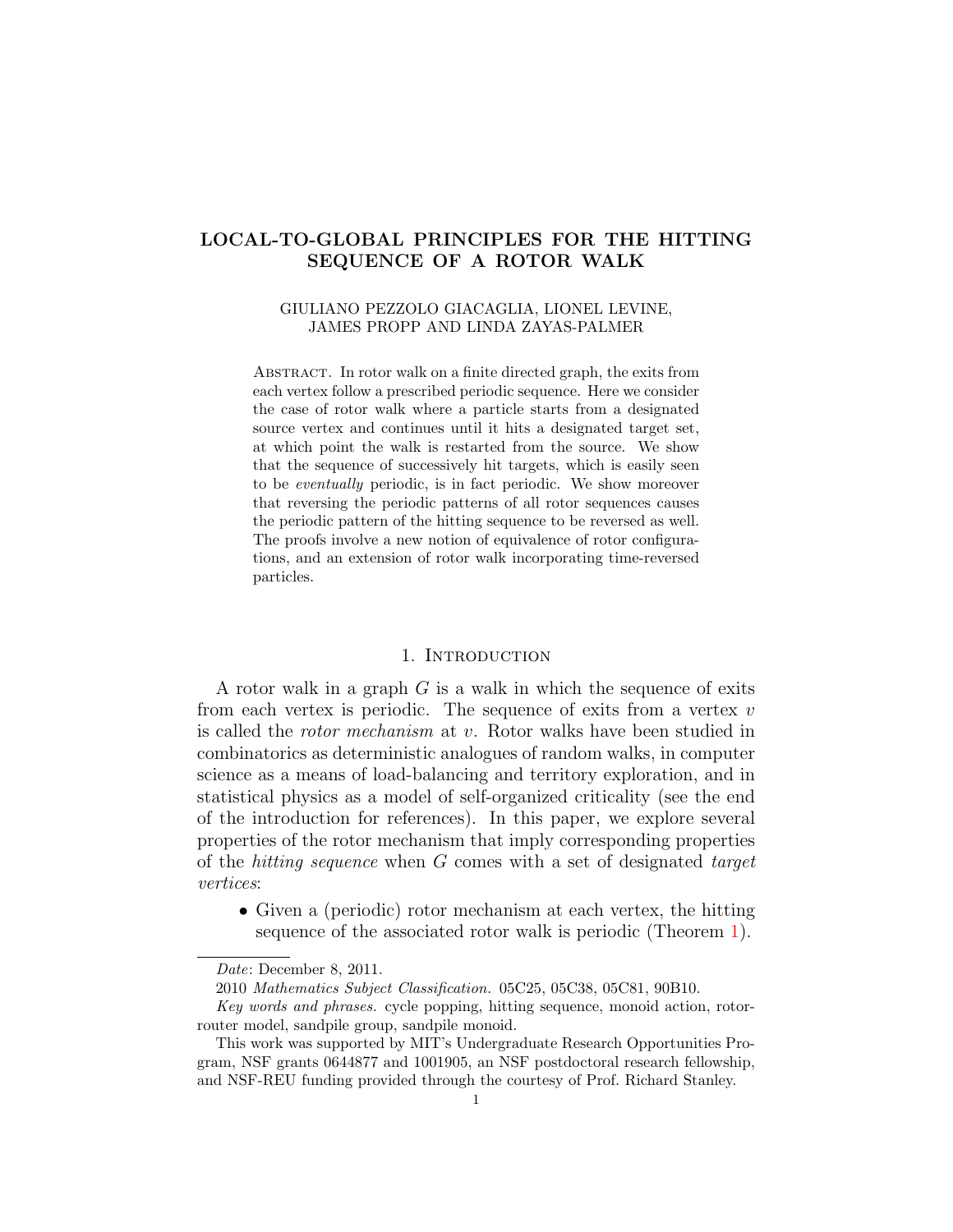- If every rotor mechanism is palindromic, then the hitting sequence is palindromic (Theorem [3\)](#page-3-0).
- If every rotor mechanism is m-repetitive, then the hitting sequence is *m*-repetitive (Theorem [4\)](#page-4-0).

See below for precise definitions. Since the rotor mechanisms are local features of the walk — each one depends only on the exits from a  $particular vertex$  — while the hitting sequence is a global feature, we regard these theorems as local-global principles.

Let  $G = (V, E)$  be a finite directed graph, with self-loops and multiple edges permitted. For a vertex  $v \in V$ , let  $d(v)$  denote the outdegree of v. A rotor mechanism at v is an ordering of the directed edges (or "arcs") emanating from v, say as  $e_v^i$  for  $1 \leq i \leq d(v)$ . Let  $v^i$  denote the endpoint of the arc  $e_v^i$ . We extend the definition of  $e_v^i$  and  $v^i$  to all  $i \in \mathbb{Z}$  by taking  $e_v^i$  and  $v^i$  to be periodic in i with period  $d(v)$ . We often indicate the rotor mechanism at  $v$  using the notation

$$
v \to v^1, v^2, \dots, v^{d(v)}, \dots
$$
 (period  $d(v)$ ).

Given a rotor mechanism at each vertex  $v$ , a *rotor walk* on  $G$  is a finite or infinite sequence of vertices  $x_0, x_1, x_2, \ldots$  in which the *i*-th occurrence of v is followed immediately by an occurrence of  $v^i$ . For example, if the vertex set of G is  $\{1, 2, 3, 4, 5\}$  and the rotor mechanisms are

```
1 \rightarrow 3, 4, 5, \ldots \text{ (period 3)}2 \rightarrow 3, \ldots (period 1)
3 \rightarrow 4, 2, \ldots (period 2)
4 \rightarrow 1, \ldots (period 1)
5 \rightarrow 1, \ldots (period 1)
```
then the rotor walk starting from 1 is

$$
1, 3, 4, 1, 4, 1, 5, 1, 3, 2, 3, 4, 1, 4, 1, 5, 1, 3, 2, 3, 4, 1, \ldots
$$

which is eventually periodic with period 9. Note that this sequence is not itself periodic (the initial 1 does not repeat) but if we isolate the terms equal to 4 or 5 we obtain the sequence

$$
4, 4, 5, 4, 4, 5, \ldots
$$

which is periodic with period 3.

Vertex  $v$  is reachable from vertex  $w$  if there is a directed path of edges in G from  $v$  to  $w$ . We assume that our graph  $G$  comes with a designated *source vertex s* and a non-empty set T of designated *target*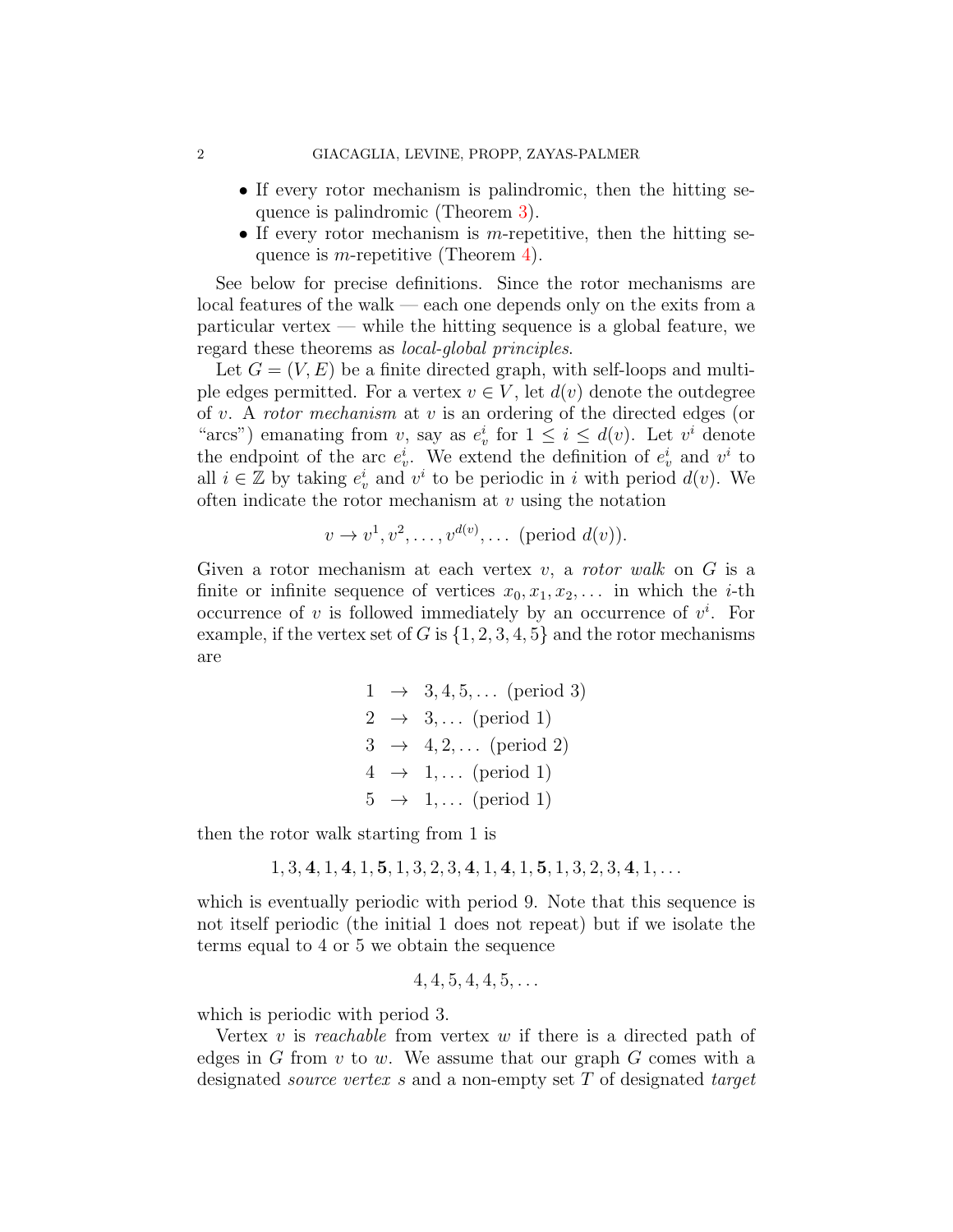<span id="page-2-1"></span>vertices, such that

For every vertex  $v$  of  $G$  that is reachable from  $s$ , at least one vertex of  $T$  is reachable from  $v$ . (1)

The role of this condition is to ensure that a rotor walk started at  $s$ eventually reaches T. In the example above,  $s = 1$  and  $T = \{4, 5\}.$ All of the rotor walks we consider in this paper will start at vertices reachable from s. Such a walk can never visit a vertex not reachable from s, so there is no loss of generality in assuming

<span id="page-2-2"></span>All vertices of 
$$
G
$$
 are reachable from  $s$ . (2)

Now consider the following experiment. Start a rotor walk at s and stop it when it first visits the target set  $T$ , say at target  $t_1$ . Then (without resetting the rotors) start a new rotor walk at s and stop it when it first visits  $T$ , say at  $t_2$ . Continuing in this way, the sequence  $t_1, t_2, \ldots$  of successively hit targets is called the *hitting sequence*. In the above example, the hitting sequence is  $4, 4, 5, 4, 4, 5, \ldots$ 

In the experiment just described, all rotor walks stop as soon as they hit  $T$ , so outgoing edges from vertices in  $T$  are never used. An equivalent way to define the hitting sequence uses a modified graph  $G'$ in which each target vertex  $t \in T$  has just one outgoing edge, which points to s. The effect is that rotor walk in  $G'$  always returns to s immediately after visiting a target vertex. Hence, the sequence of rotor walks in  $G$  in the experiment can be realized by a single rotor walk in  $G'$ . Conditions  $(1)$  and  $(2)$  together on G are equivalent to requiring that the modified graph  $G'$  is *strongly connected*, that is, for any two vertices  $v$  and  $w$ , each is reachable from the other by a directed path of edges in  $G'$ .

It is easy to show that rotor walk in  $G'$  visits  $T$  infinitely often; see Lemma [6,](#page-7-0) below. As explained in  $\S2$ , it is also easy to show that the hitting sequence is eventually periodic. Our first main result goes further:

<span id="page-2-0"></span>Theorem 1. The hitting sequence determined by a (periodic) rotor mechanism is periodic.

As we have already seen, the rotor walk itself is typically *not* periodic. Let  $\gamma_n$  be the portion of the walk strictly between the *n*-th and  $(n+1)$ -st visits to T. In the preceding example, the sequence  $\{\gamma_n\}_{n\geq 1}$  is

 $13, 1, 1, 1323, 1, 1, 1323, 1, 1, \ldots$ 

In general, this sequence is eventually periodic but is not periodic.

A natural question is how to determine the period of the hitting sequence. We will see that this period divides the order of a certain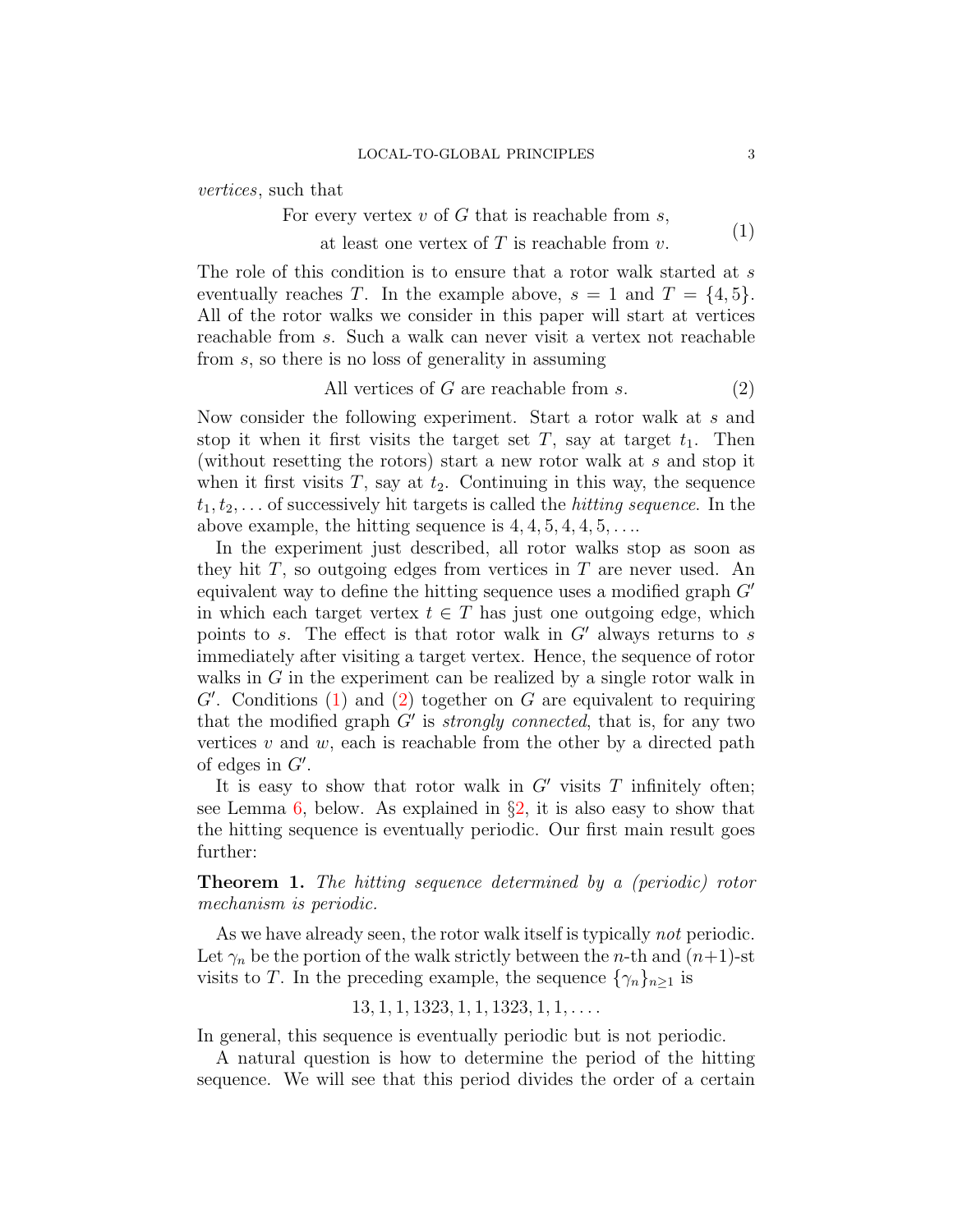element of the *sandpile group*  $S(G/T)$  of the graph G with the target set  $T$  collapsed to a single vertex (Lemma [20\)](#page-17-0).

Our second main result states that if we reverse the rotor mechanism at each vertex by replacing

$$
v \to v^1, v^2, \ldots, v^{d(v)}, \ldots
$$
 (period  $d(v)$ )

by

$$
v \to v^{d(v)}, v^{d(v)-1}, \dots, v^1, \dots \text{ (period } d(v))
$$

for each vertex  $v$ , then the hitting sequence undergoes an analogous reversal; specifically, if the original hitting sequence has period  $D$ , then the new hitting sequence will also have period D, and for all  $1 \leq i \leq D$ the *i*-th term of the new hitting sequence will equal the  $(D + 1 - i)$ -th term of the original hitting sequence. That is:

<span id="page-3-1"></span>Theorem 2. Reversing the periodic pattern of all rotor mechanisms results in reversing the periodic pattern of the hitting sequence.

E.g., for the above example, the reversed rotor mechanism

$$
1 \rightarrow 5, 4, 3, \dots \text{ (period 3)}
$$
  
\n
$$
2 \rightarrow 3, \dots \text{ (period 1)}
$$
  
\n
$$
3 \rightarrow 2, 4, \dots \text{ (period 2)}
$$
  
\n
$$
4 \rightarrow 1, \dots \text{ (period 1)}
$$
  
\n
$$
5 \rightarrow 1, \dots \text{ (period 1)}
$$

gives the reversed hitting sequence  $5, 4, 4, 5, 4, 4, \ldots$ .

An immediate corollary of Theorem [2](#page-3-1) is that if the rotors are all palindromic (that is, if each fundamental period of each rotor reads the same backwards and forwards) then the same is true of the hitting sequence.

<span id="page-3-0"></span>**Theorem 3.** If all rotor mechanisms are palindromic, then the hitting sequence is palindromic.

One can think of the entire collection of rotor mechanisms on G as a single rotor — perhaps embedded as a component of a larger system — whose rotor mechanism is the hitting sequence. From this perspective, Theorems [1](#page-2-0) and [3](#page-3-0) are local-to-global principles asserting that if the sequence of exits from each vertex possesses a certain property (periodicity, palindromicity), then the hitting sequence has the same property. We now state one more result of this type, Theorem [4.](#page-4-0) Further examples of local-global principles include Lemma [6,](#page-7-0) below, and [\[12,](#page-24-0) Theorem 1].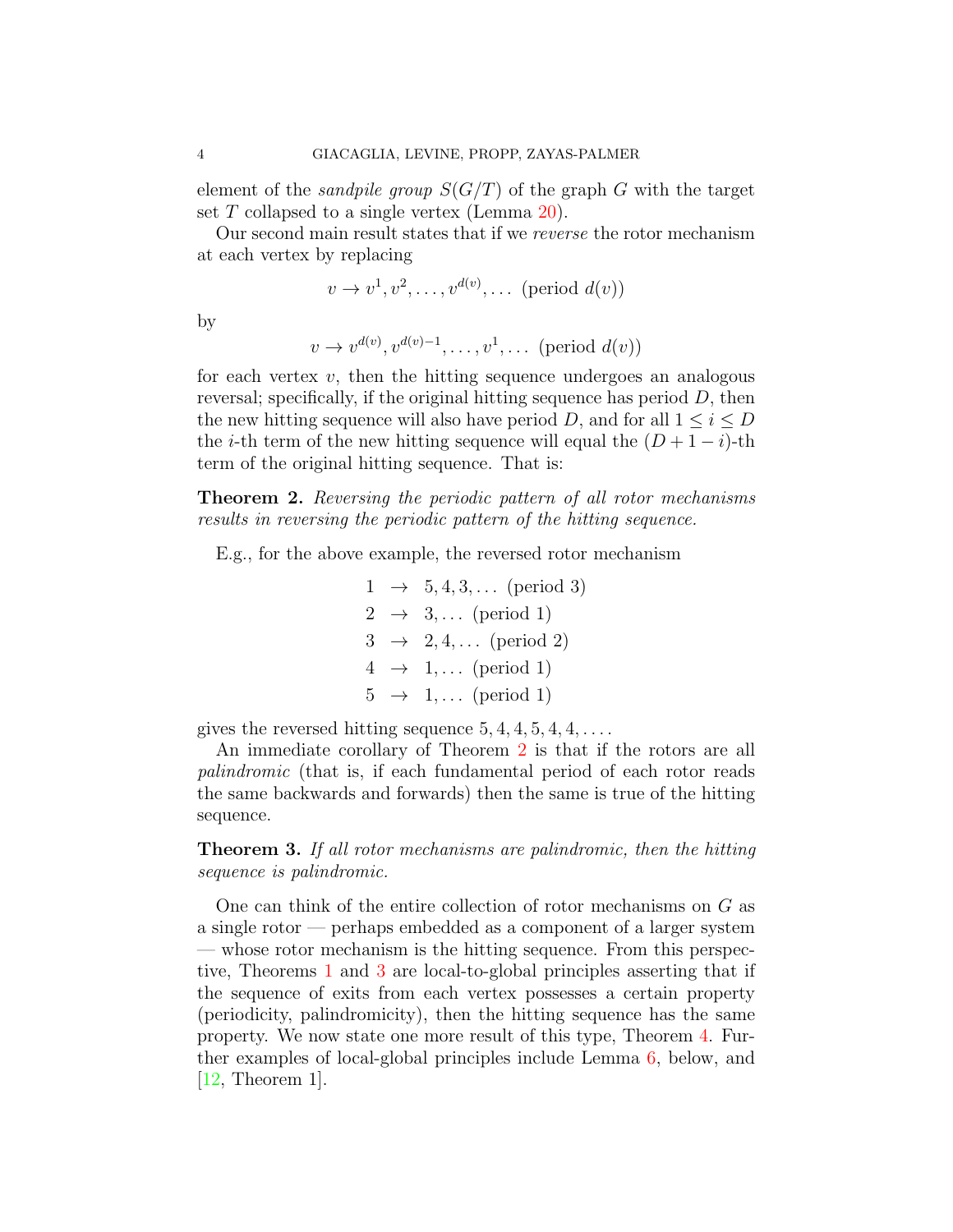Call a sequence  $\{u_i\}_{i\geq 1}$  m-repetitive if it consists of blocks of m consecutive equal terms; that is,

 $u_{am+1} = u_{am+2} = \ldots = u_{am+m}$ 

for all  $a \geq 0$ .

<span id="page-4-0"></span>**Theorem 4.** If all rotor mechanisms are m-repetitive, then the hitting sequence is m-repetitive.

For example, consider the 2-repetitive rotor mechanism

 $1 \rightarrow 3, 3, 2, 2, \ldots$  (period 4)  $2 \rightarrow 1, 1, 4, 4, \ldots$  (period 4)  $3 \rightarrow 1, \ldots$  (period 1)  $4 \rightarrow 1, \ldots$  (period 1)

with source 1 and targets 3 and 4. The sequence of paths  $\gamma_n$  taken by the walker until it hits a target

13, 13, 121213, 13, 124, 124, . . . (period 6)

is not 2-repetitive, but the hitting sequence

3, 3, 3, 3, 4, 4, . . . (period 6)

is 2-repetitive.

The proof of Theorem [4](#page-4-0) is not difficult (see  $\S2$ ) and uses only the abelian property of rotor walk (Lemma [7\)](#page-8-0). The proofs of Theorems [1-](#page-2-0)[3](#page-3-0) make essential use of a new notion of equivalence of rotor configurations. We summarize the highlights here, referring the reader to  $\S 3.1$  $\S 3.1$ for the full definitions.

Let  $V_0 = V - T$ . A rotor configuration is a map  $\rho : V_0 \to E$  such that  $\rho(v)$  is an arc emanating from v; the arc  $\rho(v)$  represents the arc by way of which a particle most recently exited vertex  $v$ . A particle configuration is a map  $\sigma : V_0 \to \mathbb{N}$ ; we interpret  $\sigma(v)$  as the number of particles present at vertex v. Following  $[11]$  we define an action  $(\sigma, \rho) \mapsto \sigma \rho$  of particle configurations on rotor configurations. We then define rotor configurations  $\rho_1$  and  $\rho_2$  to be equivalent, written  $\rho_1 \equiv \rho_2$ , if there exists a particle configuration  $\sigma$  such that  $\sigma \rho_1 = \sigma \rho_2$  (Lemma [10](#page-12-1)) will show that this is an equivalence relation. In fact,  $\rho_1 \equiv \rho_2$  if and only if  $\sigma \rho_1 = \sigma \rho_2$  for all "sufficiently large"  $\sigma$ , in a sense made precise by part (d) of Lemma [10.](#page-12-1)) We define an operation called complete cycle pushing which takes an arbitrary rotor configuration  $\rho$  as input and produces an acyclic rotor configuration  $\rho^{\dagger}$  as output. Theorem 5.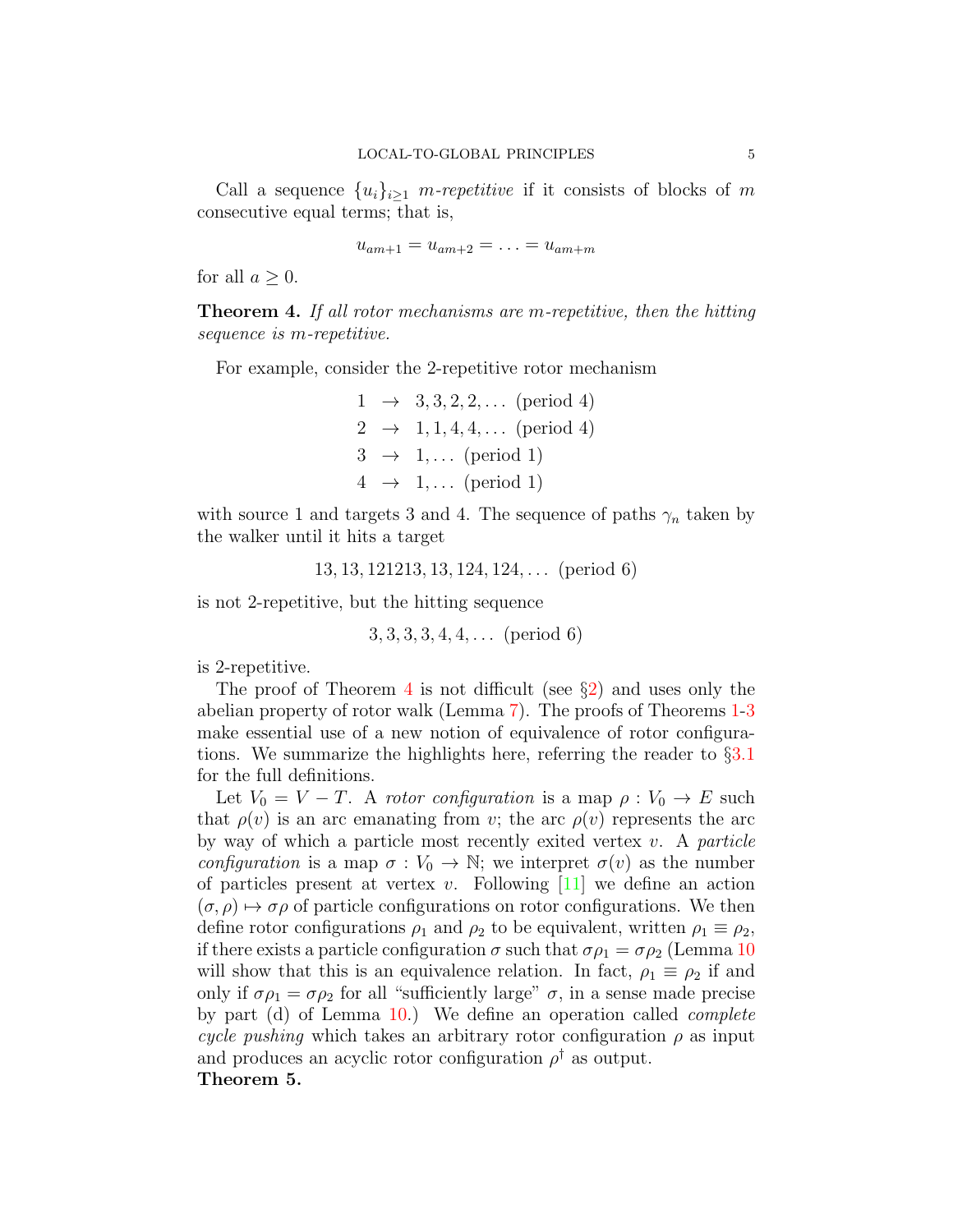- (i) Each equivalence class of rotor configurations contains a unique acyclic configuration.
- (ii) The unique acyclic configuration equivalent to  $\rho$  is e $\rho$ , where e is the recurrent identity element of the sandpile group.
- (iii)  $e\rho = \rho^{\dagger}$  is the result of performing complete cycle pushing on  $\rho$ .

To see the relevance of this notion of equivalence to Theorem [1,](#page-2-0) let  $\rho_n$ be the rotor configuration immediately after the rotor walk hits the target set T for the *n*-th time. The sequence  $\{\rho_n\}_{n>0}$  is not periodic, but we will show that the sequence of equivalence classes  $[\rho_0], [\rho_1], [\rho_2], \ldots$ is periodic. We then show that which target is hit by rotor walk starting at s with rotor configuration  $\rho$  depends only on the equivalence class  $[\rho]$ .

In the proof of Theorem [2,](#page-3-1) a helpful trick is the use of antiparticles that behave like the "holes" considered in [\[10\]](#page-24-2): while a particle at vertex  $v$  first increments (progresses) the rotor at  $v$  and then moves to a neighbor according to the updated rotor, an antiparticle at v first moves to a neighbor according to the *current* rotor at  $v$  and then decrements (regresses) the rotor at  $v$ . Reversing the rotor mechanism at each vertex is equivalent to replacing all particles by antiparticles and vice versa.

Related Work. Rotor walk was first studied in computer science from the point of view of autonomous agents patrolling a territory [\[17\]](#page-24-3), and in statistical physics as a model of self-organized criticality [\[16\]](#page-24-4). It is an example of a "convergent game" of the type studied by Eriksson [\[9\]](#page-24-5) and more generally of an abelian network of communicating finite automata. Abelian networks were proposed by Dhar [\[7\]](#page-23-0), and their theory is developed in [\[3\]](#page-23-1).

Rotor walk on G reflects certain features of random walk on G [\[5\]](#page-23-2). For vertices  $v, w \in V$  let  $d(v, w)$  be the number of arcs from v to w, and consider the Markov chain on state space  $V$  in which the transition probability from v to w equals  $d(v, w)/d(v)$ . The frequency  $p_i$  with which a particular target vertex  $t$  occurs in the hitting sequence for rotor walk equals the probability that the Markov chain when started from the source s reaches t before it reaches any other target vertex. A main theme of  $[12]$  is that the "global" discrepancy between  $np_i$  and the number of times the rotor walk hits the target  $t$  in the first  $n$  runs is bounded — independently of  $n -$  by a sum of "local discrepancies" associated with the rotors. Note also that the connectivity condition [\(1\)](#page-2-1) has a natural interpretation in terms of random walk: it says that with probability 1, random walk in  $G$  started from  $s$  will eventually hit the target set T.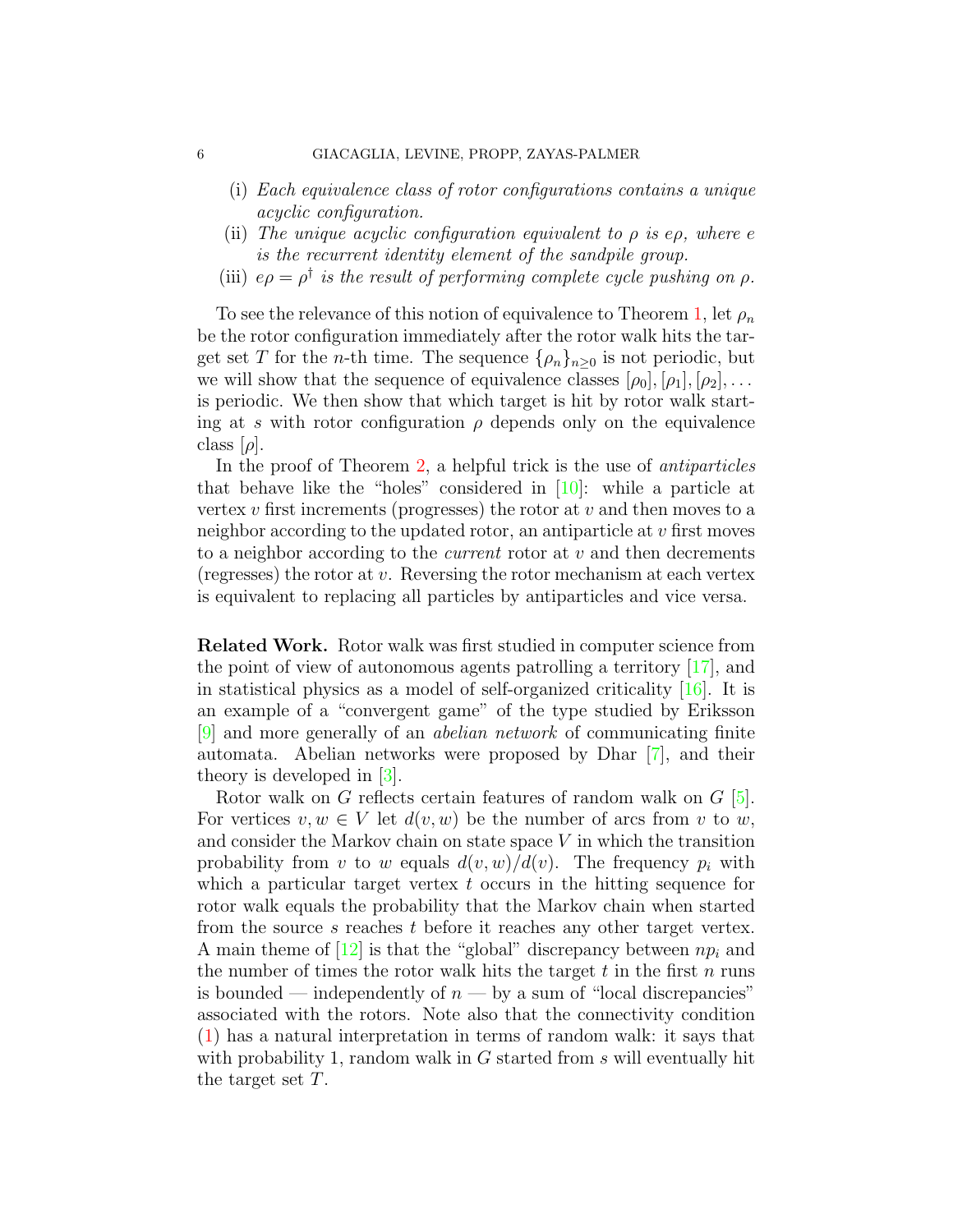A special case of the periodicity phenomenon was noted by Angel and Holroyd. If G is the b-regular tree of height h and T is the set of leaves, it follows from the proof of Theorem 1.1 of  $|14|$  that the hitting sequence from the root is eventually periodic with period  $\#T$ , and its fundamental period is a permutation of  $T$ . In Proposition 22 of  $[1]$ Angel and Holroyd prove that for any initial setting of the rotors, the first  $\#T$  terms of the hitting sequence are in fact a permutation of T.

### <span id="page-6-0"></span>2. Abelian property, monoid action and group action

This section collects the results from the literature that we will use. Most of these can be found in the survey  $[11]$ , and many date from considerably earlier; where we know of an earlier reference, we indicate that as well. The idea behind Lemma [8](#page-10-0) is well known, but we have not seen it stated anywhere in exactly this form, so we include the proof.

Let G be a finite directed graph with source vertex s and target set T satisfying [\(1\)](#page-2-1) and [\(2\)](#page-2-2). In  $\S1$ , we defined a rotor walk in G as an infinite sequence of vertices  $x_0, x_1, x_2, \ldots$  in which the *i*-th occurrence of v is followed immediately by an occurrence of  $v^i$ . The proofs make use of an alternative, "stack-based" picture of rotor walk, which we now describe. This viewpoint goes back at least to [\[8,](#page-23-4) [18\]](#page-24-7).

At each vertex  $v$  is a bi-infinite stack of cards, in which each card is labeled by an arc of  $G$  emanating from  $v$ . The *i*-th card is labeled by the arc  $e_i = (v, v^i)$ . For  $i > 0$ , the *i*-th card in the stack represents an instruction for where the particle should step upon visiting vertex  $v$  for the *i*-th time. (When  $i < 0$ , the *i*-th card in the stack never gets used, but it is helpful to pretend that it was used in the past before the rotor walk began; this point of view will play an important role in the proof of Theorem [3.](#page-3-0)) We also have a pointer at v that keeps track of how many departures from  $v$  have already occurred; this pointer moves as time passes. When  $i$  departures from  $v$  have occurred during the rotor walk thus far, we represent the state of the stack and pointer as

$$
[\ldots, e_{i-2}, e_{i-1}, e_i | e_{i+1}, e_{i+2}, e_{i+3}, \ldots]
$$

(i is 0 at the start of the rotor walk). Arcs  $e_i$  with  $j \leq i$  to the left of the pointer constitute the "past" of the rotor (arcs previously traversed), while the  $e_j$ 's with  $j > i$  constitute the "future" of the rotor (arcs to be traversed on future visits to  $v$ ). The arc  $e_i$  is called the *retrospective* state of the rotor. It represents the most recent arc traversed from  $v$ . Arc  $e_{i+1}$  is called the *prospective state* of the rotor. It represents the next arc to be traversed from  $v$ . When the particle next exits  $v$  (along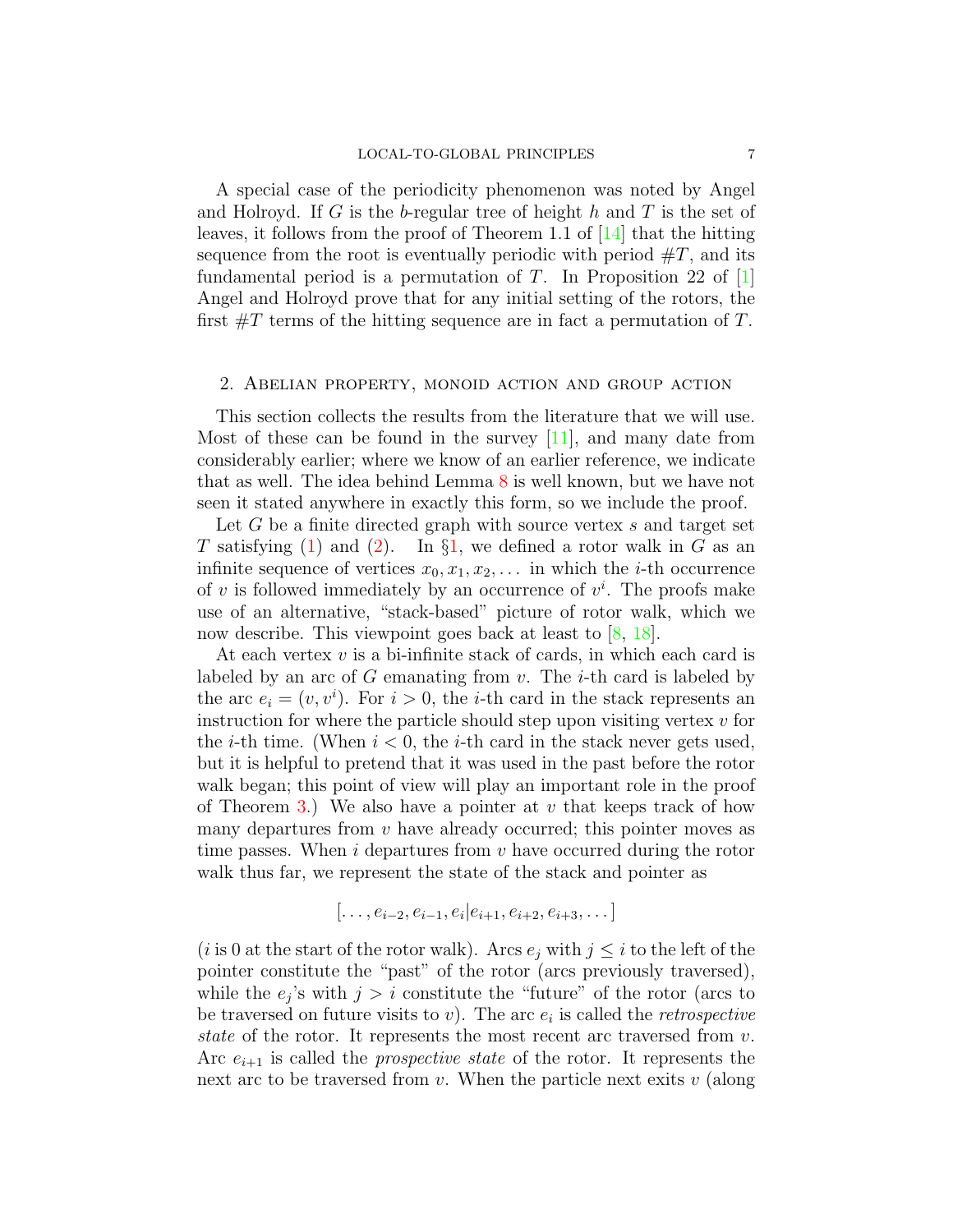arc  $e_{i+1}$ ) the pointer moves to the right and the stack at v becomes

$$
[\ldots, e_{i-2}, e_{i-1}, e_i, e_{i+1}|e_{i+2}, e_{i+3}, \ldots].
$$

The defining property of rotor walk is that for each vertex  $v$ , the sequence of labels in its stack is periodic. Initially, however, we will not need this assumption. We use the term stack walk to describe the more general situation when the stack at each vertex  $v$  may be an arbitrary sequence of arcs emanating from v.

The connectivity conditions  $(1)$  and  $(2)$  are global conditions on  $G$ . In fact, they are the only non-local ingredient needed for our localglobal principles. The next lemma provides a simple example of how connectivity parlays a local property — one that can be checked for each stack individually  $-$  into a corresponding global property of the hitting sequence.

A sequence  $a_1, a_2, \ldots$  whose terms belong to an alphabet A is called *infinitive* if for every  $a \in A$  there are infinitely many indices i such that  $a_i = a$  [\[13\]](#page-24-8). Thus, we say that the stack at vertex v is infinitive if every outgoing arc from  $v$  appears infinitely often as a label. Likewise, the hitting sequence is infinitive if the walk hits every target  $t$  infinitely often.

<span id="page-7-0"></span>Lemma 6. If all stacks are infinitive, then the hitting sequence of the stack walk is infinitive.

Proof. Since the graph is finite, the stack walk visits at least one vertex infinitely often. If the walk visits  $v$  infinitely often, then since the stack at  $v$  is infinitive, the walk traverses every outgoing arc from  $v$  infinitely often, so it visits all of the out-neighbors of  $v$  infinitely often. By the strong connectivity of  $G'$ , every vertex is reachable by a directed path of arcs from  $v$ , so every vertex is visited infinitely often. In particular, the walk hits every target infinitely often.

2.1. Abelian property. Suppose that several indistinguishable particles are present on vertices of G. At each moment, one has a choice of which particle to move; one chooses a particle, shifts the pointer in the stack at the corresponding vertex, and advances that particle to a neighboring vertex according to the instruction on the card that the pointer just passed. We call this procedure a firing.

For example, if we begin with  $m$  particles at the source vertex  $s$ , we can repeatedly advance one of them until it hits a target, then repeatedly advance another particle until it too hits a target, and so on, until all the particles have hit (and remain at) targets.

The following lemma is known as the *abelian property* of rotorrouting (another name for it is the "strong convergence property,"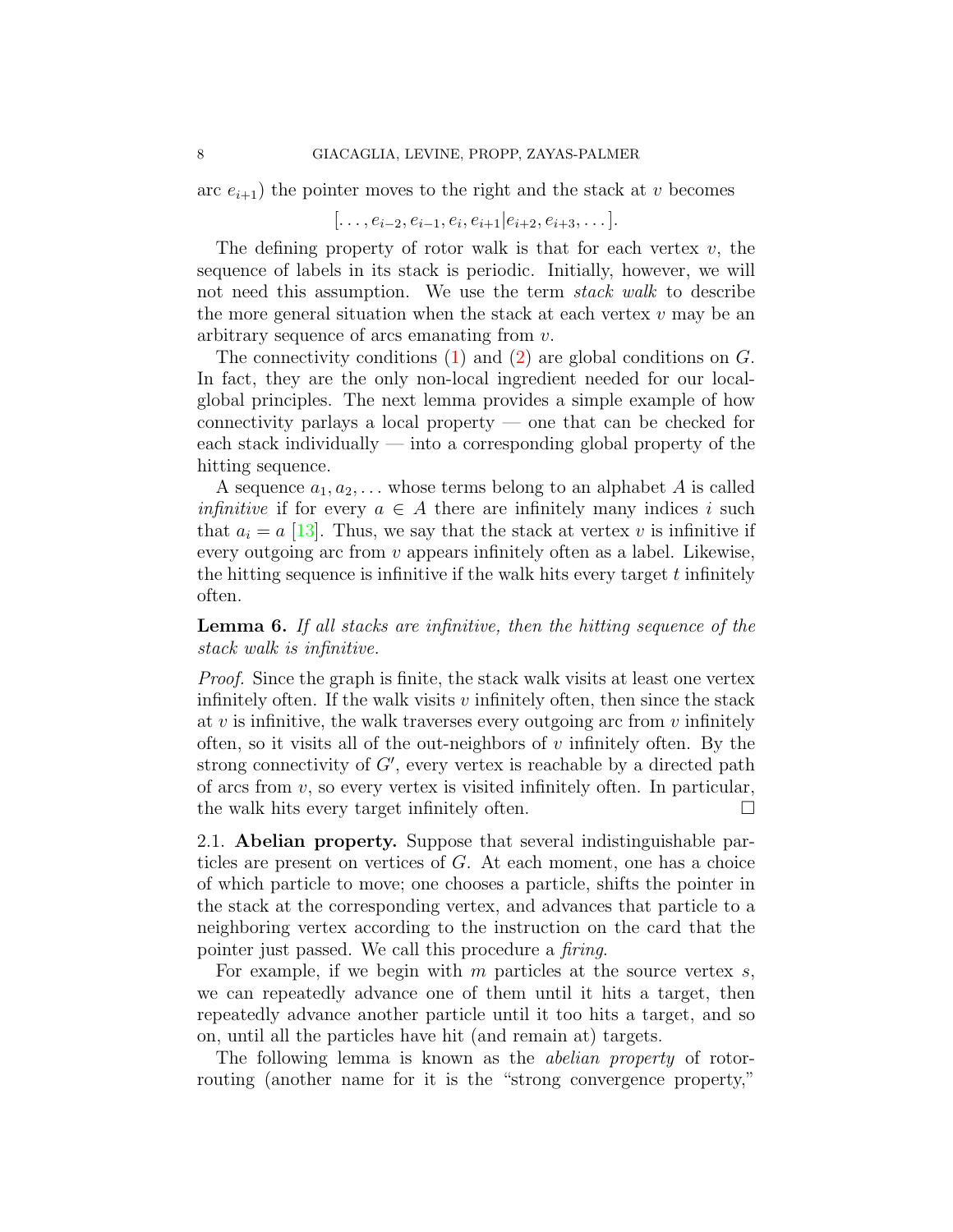following Eriksson [\[9\]](#page-24-5); yet another term for it is "confluence"). For a proof, see  $[8,$  Theorem 4.1 or  $[11,$  Lemma 3.9.

<span id="page-8-0"></span>**Lemma 7.** Starting from particle configuration  $\sigma$  and rotor configuration  $\rho$ , let  $v_1, \ldots, v_m$  be a sequence of firings that results in all particles reaching the target set. Let  $N(t)$  be the number of particles that hit target t. The numbers  $N(t)$   $(t \in T)$  and the final rotor configuration depend only on  $\sigma$  and  $\rho$ ; in particular, they do not depend on the sequence  $v_1, \ldots, v_m$ .

The abelian property is all that is needed to prove Theorem [4,](#page-4-0) which says that if every rotor mechanism is m-repetitive, then the hitting sequence is *m*-repetitive.

*Proof of Theorem [4.](#page-4-0)* It suffices to show for all n that if we feed mn particles through the system in succession (starting them at s and stopping them when they hit  $T$ ), then the number of particles that hit each target is a multiple of  $m$ ; for, if we know this fact for both  $mn$ and  $m(n+1)$ , then it follows that the  $(mn+1)$ -st through  $(mn+m)$ th particles must all hit the same target. By the abelian property (Lemma [7\)](#page-8-0), if we let the mn particles walk in tandem, letting each particle take its *i*-th step before any particle takes its  $(i + 1)$ -st step, then since each stack is m-repetitive, the particles travel in groups of size  $m$ , such that the particles in each group travel the same path and hit the same target.

Note that Theorem [4](#page-4-0) did not require the stacks to be periodic. Theorems [1–](#page-2-0)[3](#page-3-0) certainly do require periodic stacks. For the rest of the paper, we assume that the stack at vertex  $v$  has period equal to its outdegree  $d(v)$ , and that its fundamental period is a permutation of the outgoing edges from  $v$ . (Recall that multiple edges are permitted in  $G$ , so any periodic rotor mechanism can be realized in this way.)

2.2. Action of particle configurations on rotor configurations. Let  $V_0 = V - T$  be the set of non-target vertices. Denote by Q the set of particle configurations

$$
Q = \{ \sigma : V_0 \to \mathbb{N} \}
$$

and by  $R$  the set of rotor configurations

$$
R = \{ \rho : V_0 \to E \mid \mathbf{s}(\rho(v)) = v \text{ for all } v \in V_0 \}
$$

where  $s(e)$  denotes the source of the arc e. We give Q the structure of a commutative monoid under pointwise addition.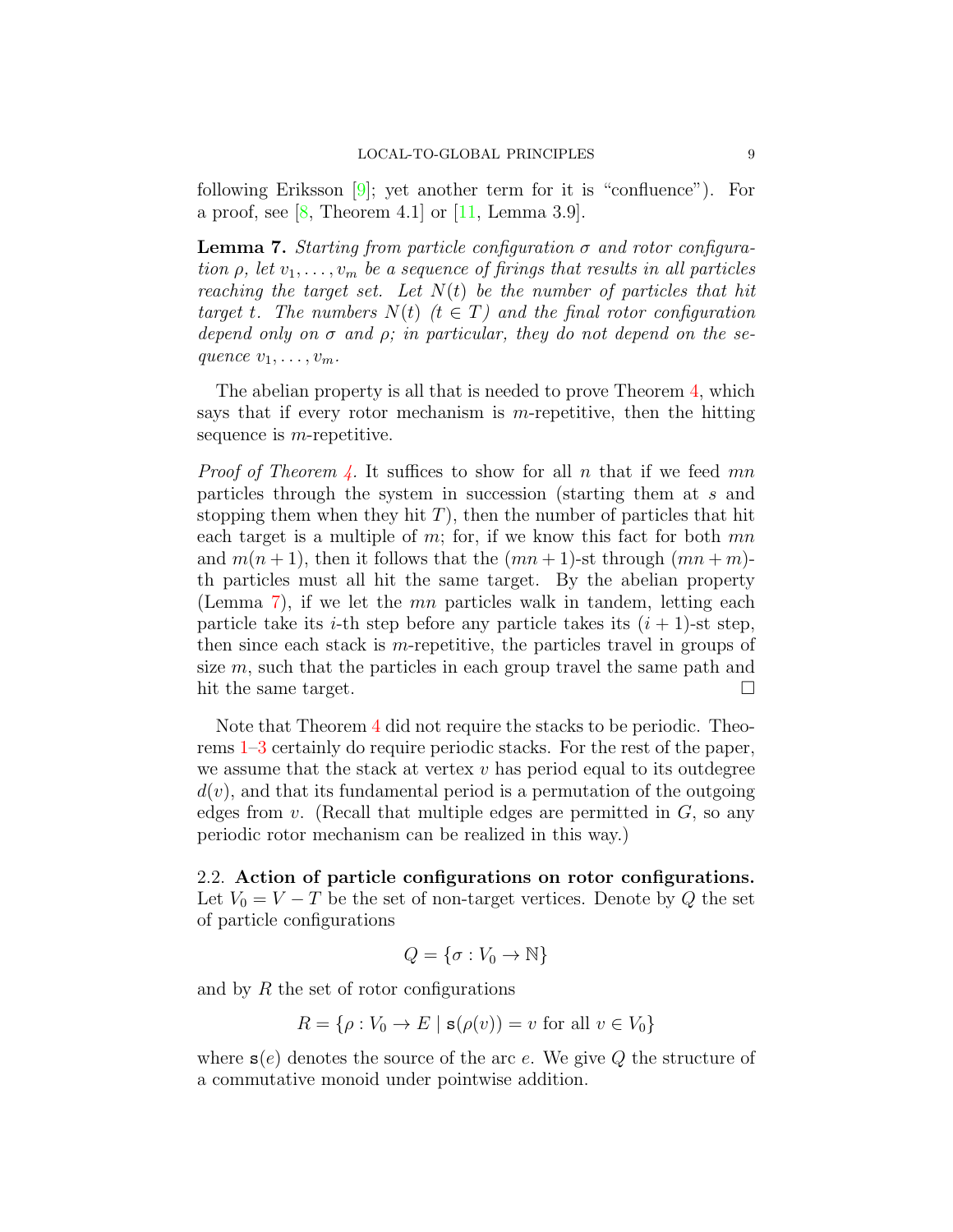Next we recall from  $[11,$  Definition 3.11 the construction of the action

$$
Q \times R \to R.
$$

Associated to each vertex  $v \in V_0$  is a particle addition operator  $E_v$ acting on the set of rotor configurations: given a rotor configuration  $\rho$ , we define  $E_v(\rho)$  as the rotor configuration obtained from  $\rho$  by adding a particle at v and letting it perform rotor walk until it arrives at a target. Lemma [7](#page-8-0) implies that the operators  $E_v$  commute:  $E_v E_w = E_w E_v$  for all  $v, w \in V_0$ .

Now given a particle configuration  $\sigma$  on  $G$ , we define

$$
E_{\sigma} = \prod_{v \in V_0} (E_v)^{\sigma(v)}
$$

where the product denotes composition. Since the operators  $E_v$  commute, the order of composition is immaterial. The action of particle configuration  $\sigma$  on rotor configuration  $\rho$  is defined by  $\sigma \rho := E_{\sigma}(\rho)$ . In words,  $\sigma \rho$  is the rotor configuration obtained from  $\rho$  by placing  $\sigma(v)$ particles at each vertex  $v$  and letting all particles perform rotor walk until they hit the target set  $T$ . By Lemma  $7$ , the order in which the walks are performed has no effect on the outcome. The fact that the operators  $E_v$  commute ensures that we have a well-defined action, that is,  $(\sigma_1 + \sigma_2)\rho = \sigma_1(\sigma_2\rho)$ .

2.3. The sandpile monoid and its action on rotor configurations. Next we show that certain ways of rearranging the particles (called topplings in the sandpile model) do not change the action on rotor configurations; this observation goes back to  $[16]$ . As a consequence, the action of the infinite monoid  $Q$  factors through a finite monoid  $Q^{\circ}$  called the *sandpile monoid* of G (Lemma [8\)](#page-10-0).

Write  $d(v, w)$  for the number of directed arcs from v to w in  $G$ , and let  $d(v) = \sum_{w \in V} d(v, w)$ . A particle configuration  $\sigma$  is called *stable* if

$$
\sigma(v) \le d(v) - 1 \quad \text{for all } v \in V_0.
$$

If  $\sigma$  is not stable, we can *stabilize* it by repeatedly *toppling* unstable vertices: Set  $\sigma_0 = \sigma$ , choose a vertex  $v_0 \in V_0$  such that  $\sigma_0(v_0) \geq d(v_0)$ and topple it by sending one particle along each outgoing arc from  $v_0$ . The resulting configuration  $\sigma_1$  is given by

$$
\sigma_1(w) = \begin{cases} \sigma_0(w) + d(v_0, w) & \text{if } w \neq v_0, \\ \sigma_0(w) + d(v_0, w) - d(v_0) & \text{if } w = v_0. \end{cases}
$$

If  $\sigma_1$  is not stable, choose a vertex  $v_1$  such that  $\sigma_1(v_1) \geq d(v_1)$  and topple it in the same way to arrive at a new configuration  $\sigma_2$ . Conditions [\(1\)](#page-2-1) and [\(2\)](#page-2-2) ensure that after finitely many topplings we reach a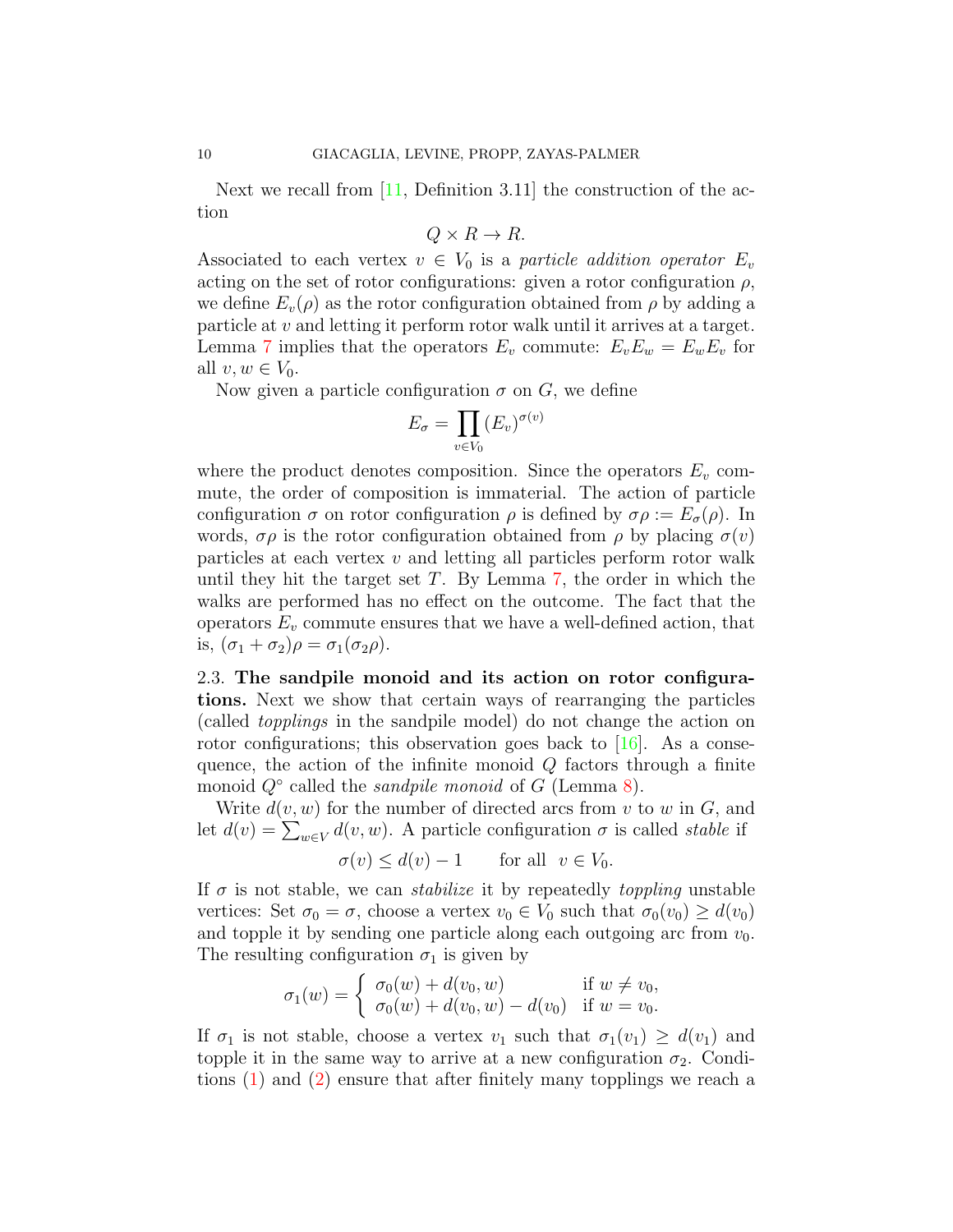stable configuration, which is called the *stabilization* of  $\sigma$  and denoted σ<sup>o</sup>. The stabilization σ<sup>o</sup> does not depend on the order of topplings [\[6\]](#page-23-5).

Let  $Q^{\circ}$  be the set of stable particle configurations. We give  $Q^{\circ}$  the structure of a commutative monoid with the operation

$$
(\sigma_1, \sigma_2) \mapsto (\sigma_1 + \sigma_2)^{\circ}.
$$

That is, we sum the configurations pointwise, and then stabilize. By comparing two different toppling orders to stabilize  $\sigma_1 + \sigma_2 + \sigma_3$ , we see that  $((\sigma_1 + \sigma_2)^{\circ} + \sigma_3)^{\circ} = (\sigma_1 + (\sigma_2 + \sigma_3)^{\circ})^{\circ}$ , which shows that this operation is associative. The monoid  $Q^{\circ}$  is called the *sandpile monoid* of G; its structure has been investigated in  $[2, 4]$  $[2, 4]$ .

<span id="page-10-0"></span>**Lemma 8.** For any particle configuration  $\sigma$  and any rotor configuration ρ we have

$$
\sigma^{\circ}\rho=\sigma\rho.
$$

Hence, the action of particle configurations on rotor configurations descends to an action of the sandpile monoid

$$
Q^{\circ} \times R \to R.
$$

Proof. (cf. the proof of [\[11,](#page-24-1) Lemma 3.12], which uses a similar trick) We compute  $\sigma \rho$  by grouping the initial rotor moves into "batches" each consisting of  $d(v)$  moves from a vertex v. The net effect of a batch of rotor moves is the same as that of a toppling at  $v$ : the rotor at  $v$  makes a full turn, so the rotor configuration is unchanged, and one particle is sent along each arc emanating from  $v$ . After finitely many batches, we arrive at particle configuration  $\sigma^{\circ}$  with rotors still configured as  $\rho$ . Now letting each remaining particle perform rotor walk until reaching the target set yields the rotor configuration  $\sigma^{\circ}\rho$ .  $\circ \rho$ .

We may express Lemma [8](#page-10-0) as a commutative diagram



where the top arrow is  $(\sigma, \rho) \mapsto (\sigma^{\circ}, \rho)$ .

2.4. The sandpile group and its action on spanning forests. We say that a stable particle configuration  $\tau \in Q^{\circ}$  is *reachable* from a particle configuration  $\sigma$  if there exists a particle configuration  $\tau'$  such that  $\tau = (\tau' + \sigma)^\circ$ . We say that  $\tau$  is *recurrent* if it is reachable from any  $\sigma \in Q$ .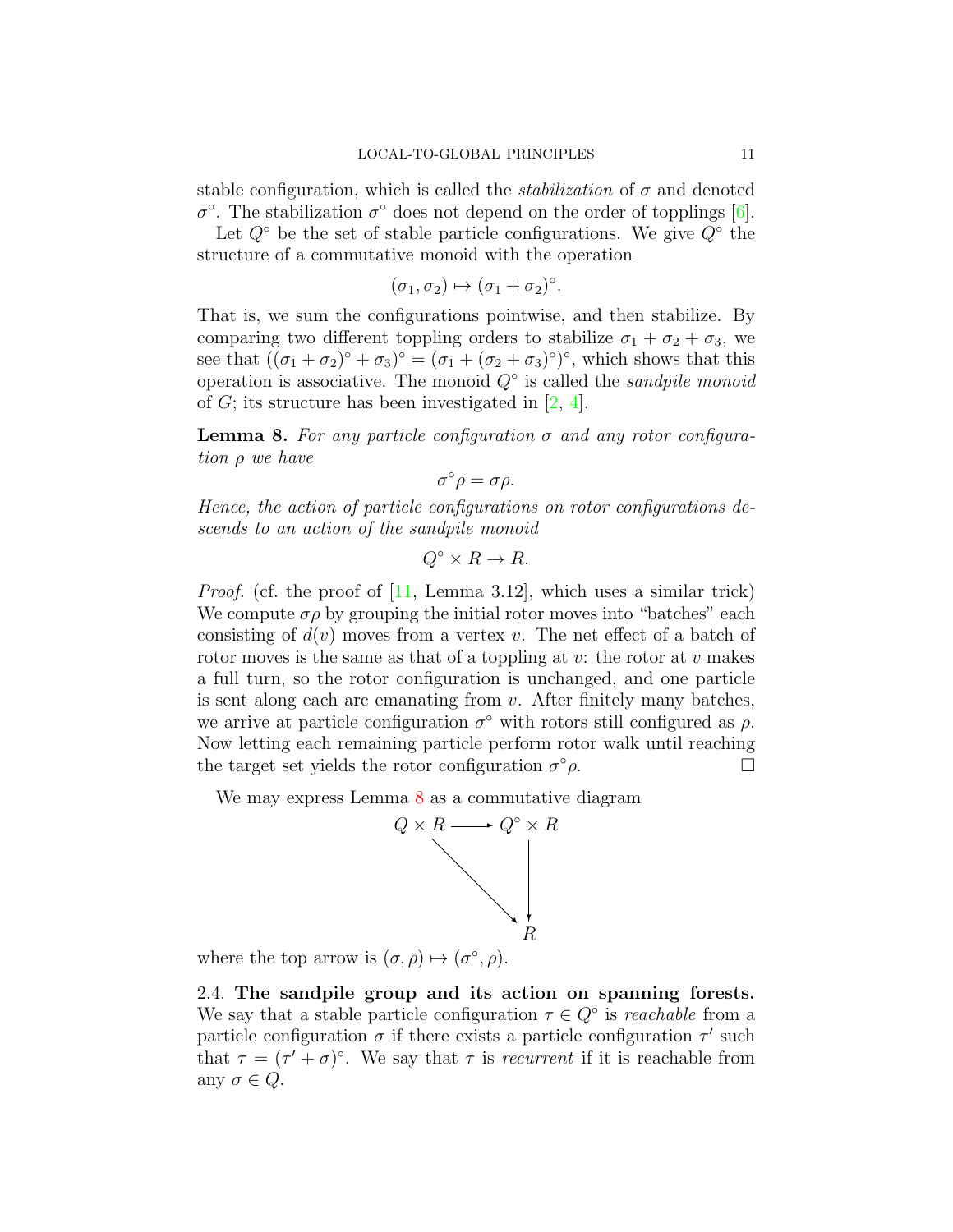Note that if  $\tau$  is recurrent, then for any  $\sigma \in Q$  there exists  $\tau_1$  such that  $\tau_1(v) \ge \sigma(v)$  for all v and  $\tau_1^{\circ} = \tau$ ; indeed, since  $\tau$  is reachable from  $\sigma$ , there exists  $\tau' \in Q$  with  $\tau = (\tau' + \sigma)^\circ$ , and we can take  $\tau_1 = \tau' + \sigma$ .

Denote by  $S(G/T)$  the set of recurrent particle configurations. If  $\tau$  is recurrent and  $\sigma$  is any particle configuration, then  $(\sigma + \tau)$ <sup>o</sup> is recurrent. That is, the set  $S(G/T)$  is an *ideal* of the monoid  $Q^{\circ}$ . In fact,  $S(G/T)$ is the minimal ideal of  $Q^{\circ}$ , which shows that it is an abelian group [\[2\]](#page-23-6). This group is called the *sandpile group* of G relative to the target set T. The set T plays the role of the sink vertex in  $[11]$ . In the terminology of that paper,  $S(G/T)$  is the sandpile group of the graph  $G/T$  obtained by collapsing  $T$  to a single vertex.

A rotor configuration  $\rho$  is *acyclic* if the graph  $(V, \rho(V_0))$  contains no oriented cycles (where  $\rho(V_0) = {\rho(v) : v \in V_0}$ ). Equivalently, the rotors  $\{\rho(v)\}_{v\in V_0}$  form an oriented spanning forest of G rooted at T.

<span id="page-11-0"></span>**Lemma 9.** [\[11,](#page-24-1) Lemmas 3.10 and 3.12] *Each addition operator*  $E_{\sigma}$  *acts* as a permutation on the set  $R_0$  of acyclic rotor configurations. Thus the action of the sandpile monoid  $Q<sup>°</sup>$  on rotor configurations restricts to an action

$$
S(G/T) \times R_0 \to R_0
$$

of the sandpile group  $S(G/T)$  on acyclic rotor configurations.

A further result proved in [\[11,](#page-24-1) Lemmas 3.13 and 3.17] is that this group action is free and transitive. In other words, if  $\rho$  and  $\rho'$  are two spanning forests of  $G$  rooted at  $T$ , then there is a unique element of the sandpile group  $\sigma \in S(G/T)$  such that  $\sigma \rho = \rho'$ . In particular, the order  $|S(G/T)|$  of the sandpile group equals the number of acyclic rotor configurations  $|R_0|$ , which is the number of spanning forests of G rooted at T. We will not use these facts, however, except for a brief aside (Lemma [20\)](#page-17-0) where we identify the period of a sequence that arises in the proof of Theorem [1;](#page-2-0) there we use the freeness of the action.

The identity element  $e \in S(G/T)$  is a highly nontrivial object (see for instance  $[11,$  Figures 4–6.) and plays a role in several of our lemmas below. If G has an oriented cycle, then  $e$  is distinct from the identity element  $\mathbf{0}$  of  $Q^{\circ}$  because the latter is not recurrent.

### 3. Equivalence and cycle pushing

In this section we develop a new notion of equivalence of rotor configurations and use it to prove Theorem [1.](#page-2-0) Here and throughout the rest of the article, we assume that the stack at each vertex  $v$  is periodic with period  $d(v)$ . For  $e = e_v^i$  (the *i*th arc in the rotor mechanism at v) we define  $e^+ = e^{i+1}_v$  and  $e^- = e^{i-1}_v$ , where  $i+1$  and  $i-1$  are to be interpreted modulo  $d(v)$ .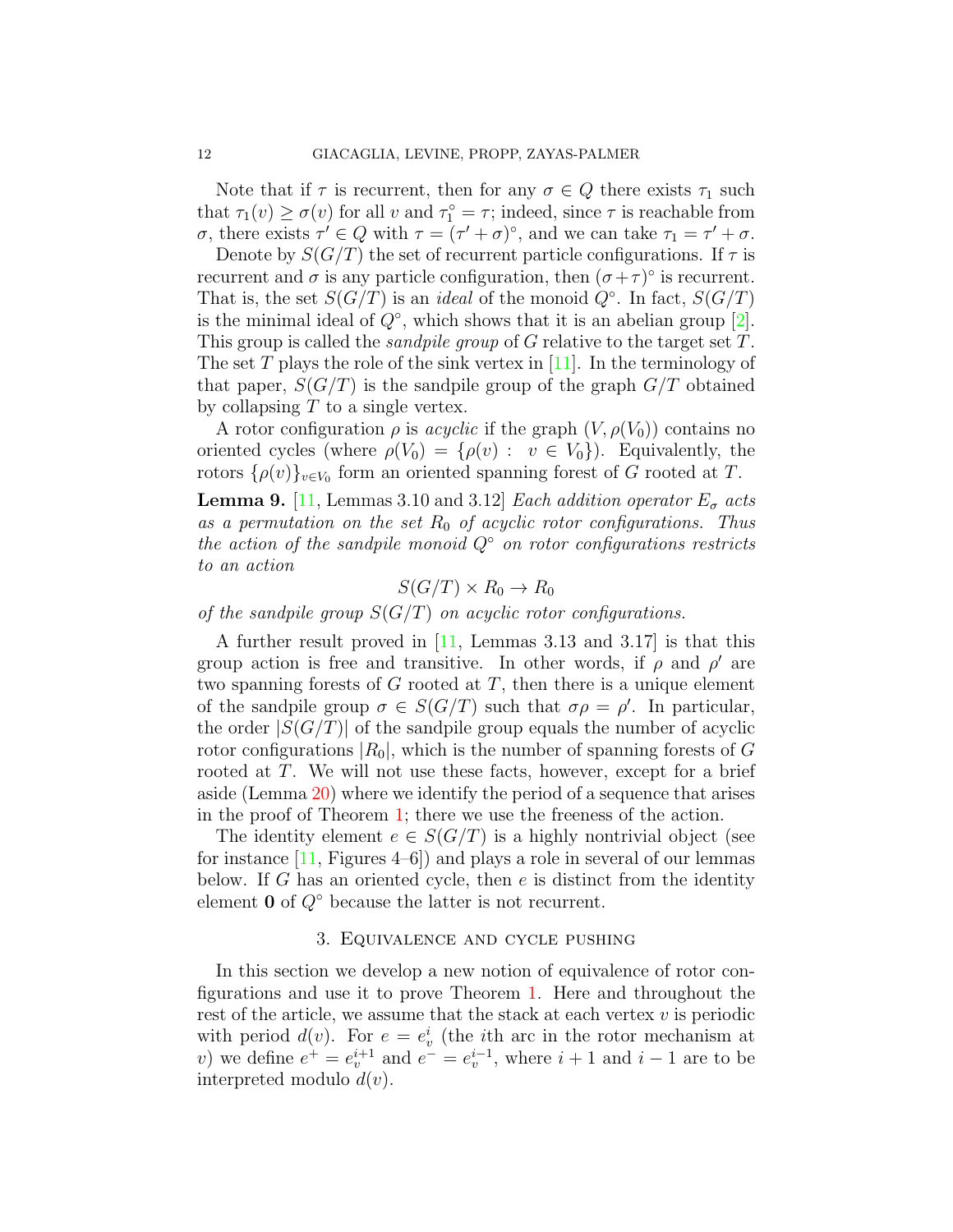#### <span id="page-12-0"></span>3.1. Equivalence of rotor configurations.

<span id="page-12-1"></span>**Lemma 10.** Let  $\rho$  and  $\rho'$  be rotor configurations on G. The following are equivalent:

- (a)  $\sigma \rho = \sigma \rho'$  for some particle configuration  $\sigma$ .
- (b)  $\sigma \rho = \sigma \rho'$  for all recurrent configurations  $\sigma \in S(G/T)$ .
- (c)  $e\rho = e\rho'$ , where e is the identity element of  $S(G/T)$ .
- (d)  $\sigma \rho = \sigma \rho'$  for all configurations  $\sigma \geq e$ .

*Proof.* It suffices to show that (a)  $\Rightarrow$  (b) and (c)  $\Rightarrow$  (d), since (b)  $\Rightarrow$ (c) and (d)  $\Rightarrow$  (a) trivially.

(a)  $\Rightarrow$  (b): Suppose that  $\sigma \rho = \sigma \rho'$  for some particle configuration  $\sigma$ , and let  $\tau \in S(G/T)$  be a recurrent configuration. Since  $\tau$  is recurrent, there exists a particle configuration  $\tau_1$  such that  $\tau_1^{\circ} = \tau$  and  $\tau_1 \geq \sigma$ . Writing  $\tau_1 = \sigma + \sigma_1$  for some  $\sigma_1 \geq 0$ , we obtain

$$
\tau \rho = \tau_1^{\circ} \rho = \tau_1 \rho = \sigma_1(\sigma \rho)
$$
  
= 
$$
\sigma_1(\sigma \rho') = \tau_1 \rho' = \tau_1^{\circ} \rho' = \tau \rho'.
$$

(c)  $\Rightarrow$  (d): If  $\sigma \geq e$ , then writing  $\sigma = e + \tau$  we have  $\sigma \rho = \tau (e \rho)$  $\tau(e\rho')=\sigma\rho'$ .

**Definition.** Rotor configurations  $\rho$  and  $\rho'$  are *equivalent*, denoted  $\rho \equiv$  $\rho$ , if the four equivalent conditions of Lemma [10](#page-12-1) hold.

From condition (c) of Lemma [10](#page-12-1) it is immediate that  $\equiv$  is an equivalence relation. We write the equivalence class of  $\rho$  as  $[\rho]$ .

# <span id="page-12-3"></span>**Lemma 11.** If  $\rho \equiv \rho'$  then  $\tau \rho \equiv \tau \rho'$  for all particle configurations  $\tau$ .

Proof. If  $\rho \equiv \rho'$ , then there exists  $\sigma$  such that  $\sigma \rho = \sigma \rho'$ , which implies  $\sigma(\tau \rho) = \tau(\sigma \rho) = \tau(\sigma \rho') = \sigma(\tau \rho')$ , which implies  $\tau \rho \equiv \tau \rho'$ .

We say that a rotor configuration  $\rho$  is *reachable* from  $\rho'$  if there exists a particle configuration  $\sigma \neq 0$  such that  $\rho = \sigma \rho'$ . We say that a rotor configuration  $\rho$  is *recurrent* if it is reachable from itself. The following lemma encapsulates the remaining results of [\[11\]](#page-24-1) that we will need.

<span id="page-12-2"></span>**Lemma 12.** The following properties of a rotor configuration  $\rho$  are equivalent:

- (a)  $\rho$  is recurrent.
- (b)  $\rho$  is acyclic.
- (c)  $\rho = e\rho$ .

*Proof.* The equivalence of (a) and (b) is Lemma 3.15 of  $[11]$ . The implication (b)⇒(c) follows from the well-definedness of the action of  $S(G/T)$  on acyclic rotor configurations (Lemma [9\)](#page-11-0). To see that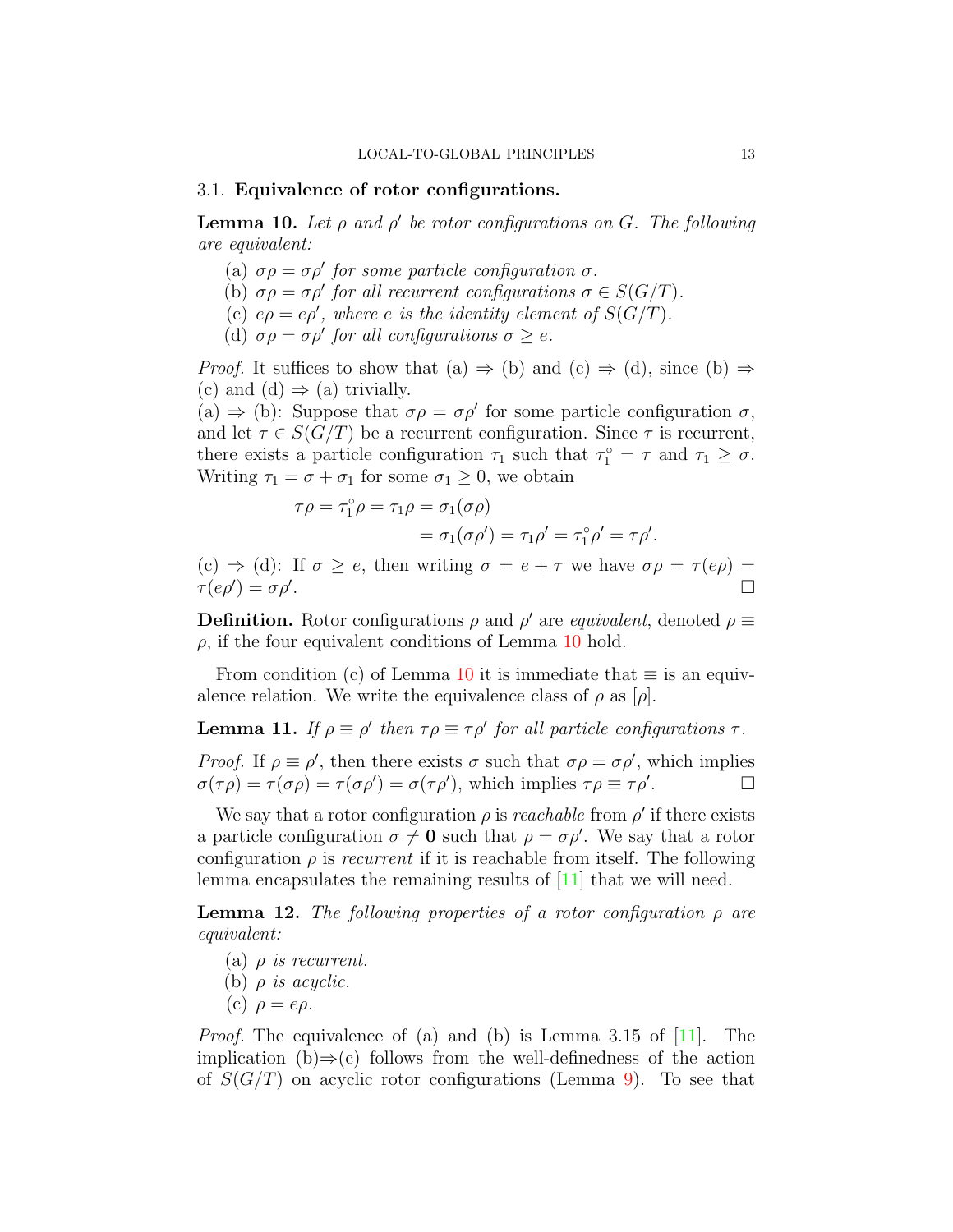$(c) \Rightarrow (a)$ , note that  $e\rho = (ee)\rho = e(e\rho)$  is reachable from itself, hence recurrent.

See [\[11,](#page-24-1) Lemma 3.16] for several other conditions equivalent to being recurrent.

<span id="page-13-0"></span>Lemma 13. Each equivalence class of rotor configurations contains exactly one that is recurrent. The unique recurrent configuration equivalent to  $\rho$  is e $\rho$ , where e is the identity element of  $S(G/T)$ .

*Proof.* Let  $\rho$  be any rotor configuration. Then

$$
e(e\rho) = (e^2)\rho = e\rho.
$$

Hence  $e\rho$  is recurrent by Lemma [12](#page-12-2) and  $e\rho \equiv \rho$ . So each equivalence class contains at least one recurrent configuration.

For the reverse direction, suppose that  $\rho$  and  $\rho'$  are both recurrent and that  $\rho \equiv \rho'$ . By Lemma [12](#page-12-2) we have  $\rho = e\rho = e\rho' = \rho'$ . — П

As a consequence of Lemmas [9,](#page-11-0) [11,](#page-12-3) and [13,](#page-13-0) we have

<span id="page-13-1"></span>**Corollary 14.** Each addition operator  $E_{\sigma}$  acts as a permutation on the set  $R/\equiv$  of equivalence classes of rotor configurations. Thus the action of the sandpile monoid  $Q<sup>°</sup>$  on rotor configurations projects to an action

$$
S(G/T) \times R/\equiv \rightarrow R/\equiv
$$

of the sandpile group  $S(G/T)$  on equivalence classes of rotor configurations.

<span id="page-13-2"></span>3.2. Cycle pushing. Lemma [13](#page-13-0) gives one way to compute the unique recurrent rotor configuration equivalent to  $\rho$ : first compute the identity element e of the sandpile group of  $G/T$ , then add  $e(v)$  particles at each vertex  $v \in V_0$  and stabilize. Note however that this is rather inefficient; for instance, in the case where  $\rho$  is already acyclic, a smart algorithm would recognize this fact and simply output  $\rho$  directly. We now describe a more efficient way to compute  $e\rho$ . The idea is to convert  $\rho$  into an acyclic configuration by successively removing cycles in the rotors. We call this process complete cycle pushing.

The stack picture underlying cycle popping and cycle pushing is integral to Wilson's work on random stacks [\[18\]](#page-24-7), and cycle pushing in particular is a key idea in recent work on fast simulation of rotor-routing [\[10\]](#page-24-2). Suppose the rotor configuration  $\rho$  contains a cycle  $\mathcal C$  with vertices  $v_0, v_1, v_2, \ldots, v_r = v_0$ ; that is, for all  $0 \leq j \leq r-1$ , the arc  $\rho(v_i)$  points from  $v_i$  to  $v_{i+1}$ .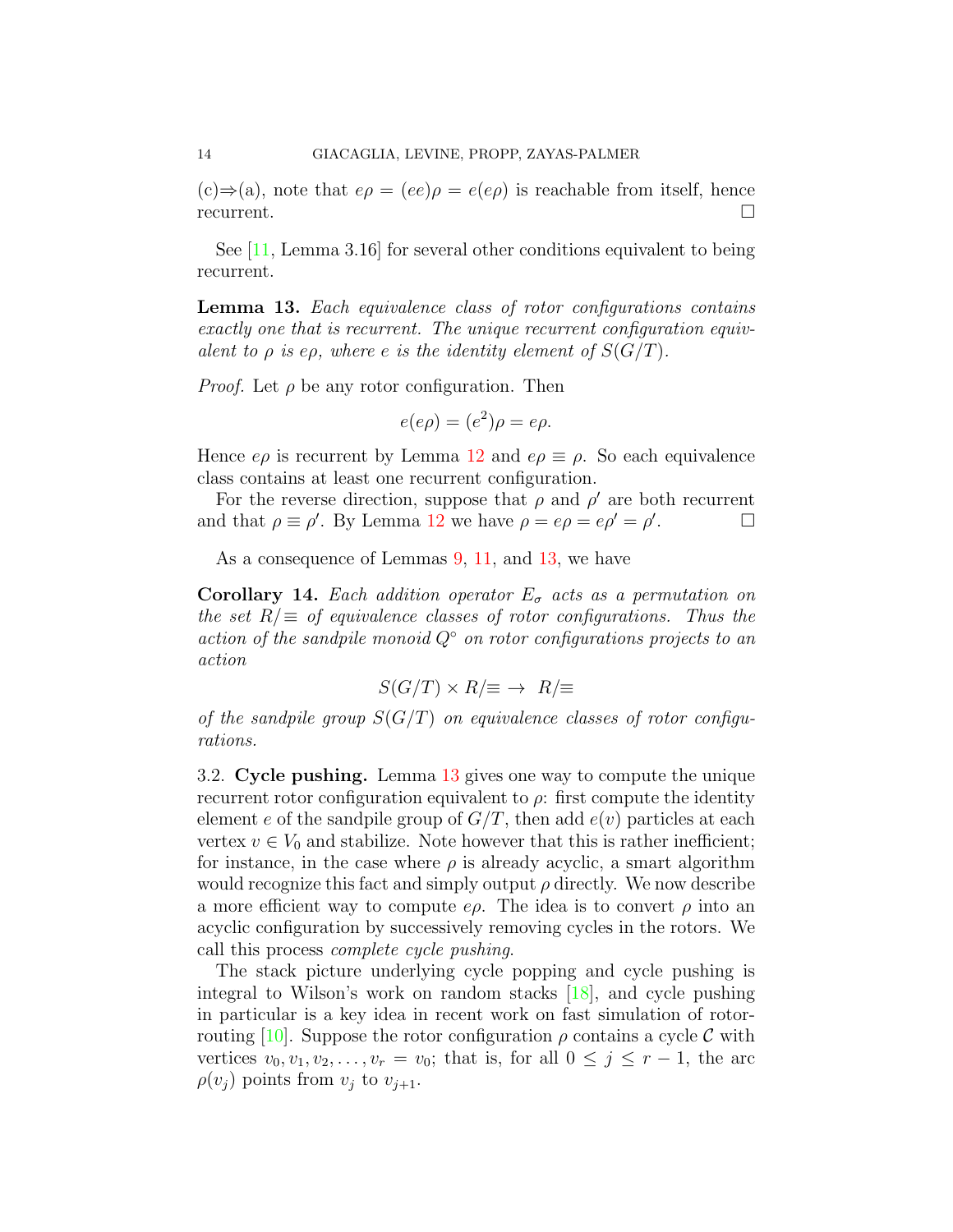LOCAL-TO-GLOBAL PRINCIPLES 15



<span id="page-14-0"></span>FIGURE 1. Example of complete cycle pushing, starting from an arbitrary rotor configuration (upper left) to obtain an acyclic rotor configuration (lower left). Here the target set is  $T = \{v_5\}$ . At each step, each rotor participating in a cycle (drawn in red) is regressed counterclockwise, until there are no more cycles.

The rotor configuration  $\mathcal{C}_{\rho}$  obtained by *pushing*  $\mathcal{C}$  is given by

$$
\mathcal{C}\rho(v) = \begin{cases} \rho(v)^{-} & \text{if } v \in \mathcal{C}, \\ \rho(v) & \text{otherwise.} \end{cases}
$$

In other words, for each  $j = 0, 1, \ldots, r - 1$  the rotor  $\rho(v_j)$  is regressed, and the other rotors remain unchanged. (Compare this with popping a cycle, wherein rotors are progressed, not regressed.)

Suppose we have a sequence of rotor configurations  $\rho_0, \rho_1, \ldots, \rho_m$ where for each  $i < m$  the configuration  $\rho_{i+1}$  is obtained from  $\rho_i$  by pushing a cycle  $\mathcal{C}_i$  in  $\rho_i$ , and suppose moreover that  $\rho_m$  is acyclic. We say that  $\rho_m$  is obtained from  $\rho_0$  by *complete cycle pushing*.

Complete cycle pushing involves a choice of ordering in which to push the cycles  $\mathcal{C}_i$ . Wilson [\[18\]](#page-24-7) showed that these choices do not affect the outcome: if  $\rho$ ,  $\rho'$  are acyclic configurations that can be obtained from  $\rho_0$  by complete cycle pushing, then  $\rho = \rho'$ . We will not use the uniqueness in our proofs: in fact, Lemma [17](#page-15-0) below gives another proof of Wilson's result.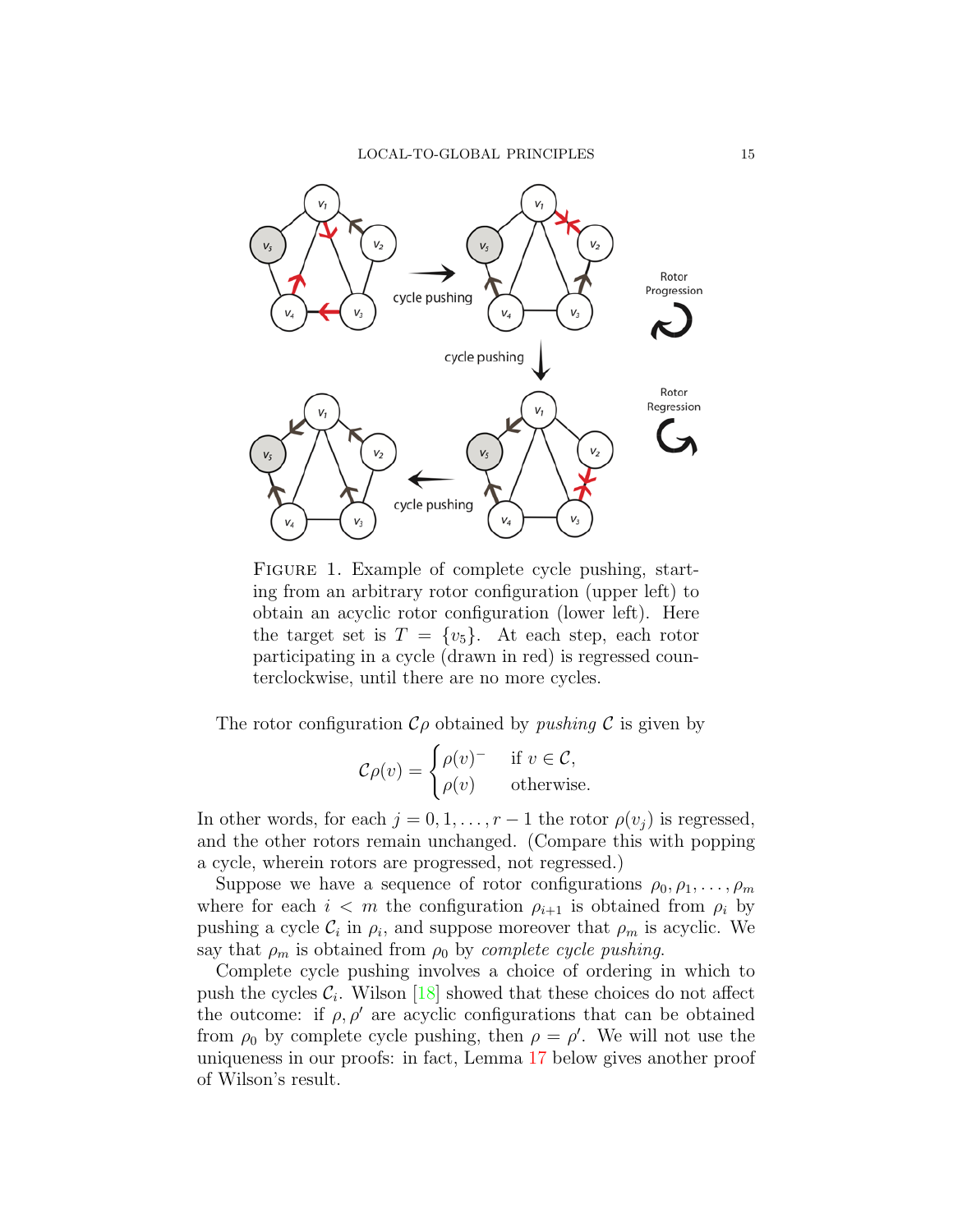Figure [1](#page-14-0) shows how a rotor configuration is affected by cycle pushing. The shaded vertex  $v_5$  is the target vertex, and the cycles that are pushed (first the 3-cycle  $v_1 \rightarrow v_3 \rightarrow v_4 \rightarrow v_1$ , then the 2-cycle  $v_1 \rightarrow v_2 \rightarrow v_1$ , and then the 2-cycle  $v_2 \rightarrow v_3 \rightarrow v_2$  are shown in red.

<span id="page-15-2"></span>**Lemma 15.** If  $\rho'$  is obtained from  $\rho$  by cycle pushing, then  $\rho' \equiv \rho$ .

*Proof.* Let  $\rho' = C\rho$ , and let  $\sigma = 1_c$  be the particle configuration consisting of one particle at each vertex  $v_j$  of the cycle. We claim that  $\sigma \rho' = \sigma \rho$ . Starting from  $\rho'$ , let each particle take a single step of rotor walk: for each j, the particle at  $v_j$  moves to  $v_{j+1}$  (taking indices mod r), and the rotor at  $v_j$  progresses to  $\rho'(v_j)^+ = \rho(v_j)$ . Since each vertex  $v_j$  on the cycle sends one particle to  $v_{j+1}$  and receives one particle from  $v_{j-1}$ , the resulting particle configuration is still  $\sigma$ ; on the other hand, the rotor configuration has changed from  $\rho'$  to  $\rho$ . By the abelian property we conclude that  $\sigma \rho' = \sigma \rho$ , and hence  $\rho' \equiv \rho$ .

<span id="page-15-1"></span>Lemma 16. For any initial rotor configuration, any sequence of cycle pushing moves yields an acyclic configuration in finitely many steps.

Proof. Recall that target vertices do not have rotors. Hence if a vertex  $w$  has an arc to a target vertex  $t$ , then  $w$  can participate in only a finite number of cycle pushing moves, because at some point the rotor at w would point to  $t$ , and thereafter  $w$  cannot belong to a pushable cycle. Thereafter, each vertex  $v$  that has an arc to  $w$  can participate in only a finite number of cycle pushing moves, because at some point the rotor at v would point to  $w$ , and thereafter v cannot belong to a pushable cycle. Continuing in this fashion, using the fact  $(1)-(2)$  $(1)-(2)$  that every vertex  $v$  has a directed path to some target vertex, we see that every vertex can participate in only finitely many cycle pushing moves.  $\Box$ 

<span id="page-15-0"></span>**Lemma 17.** Let  $\rho$  be a rotor configuration. Any sequence of cycle pushing moves that starts from  $\rho$  must terminate with e $\rho$ , the unique acyclic rotor configuration equivalent to ρ.

Proof. By Lemma [16,](#page-15-1) any sequence of cycle pushing moves starting from  $\rho$  must terminate in an acyclic configuration  $\rho'$ . By Lemma [15](#page-15-2) we have  $\rho' \equiv \rho$ . Since  $\rho'$  is acyclic,  $\rho'$  is recurrent by Lemma [12,](#page-12-2) and hence  $\rho' = e\rho$  by Lemma [13.](#page-13-0)

The next lemma shows that equivalence of rotor configurations is the reflexive-symmetric-transitive closure of the relation  $\rho \sim C \rho$  given by cycle pushing.

<span id="page-15-3"></span>**Lemma 18.**  $\rho_1 \equiv \rho_2$  if and only if there exists a rotor configuration that is accessible from both  $\rho_1$  and  $\rho_2$  by a sequence of cycle pushing moves.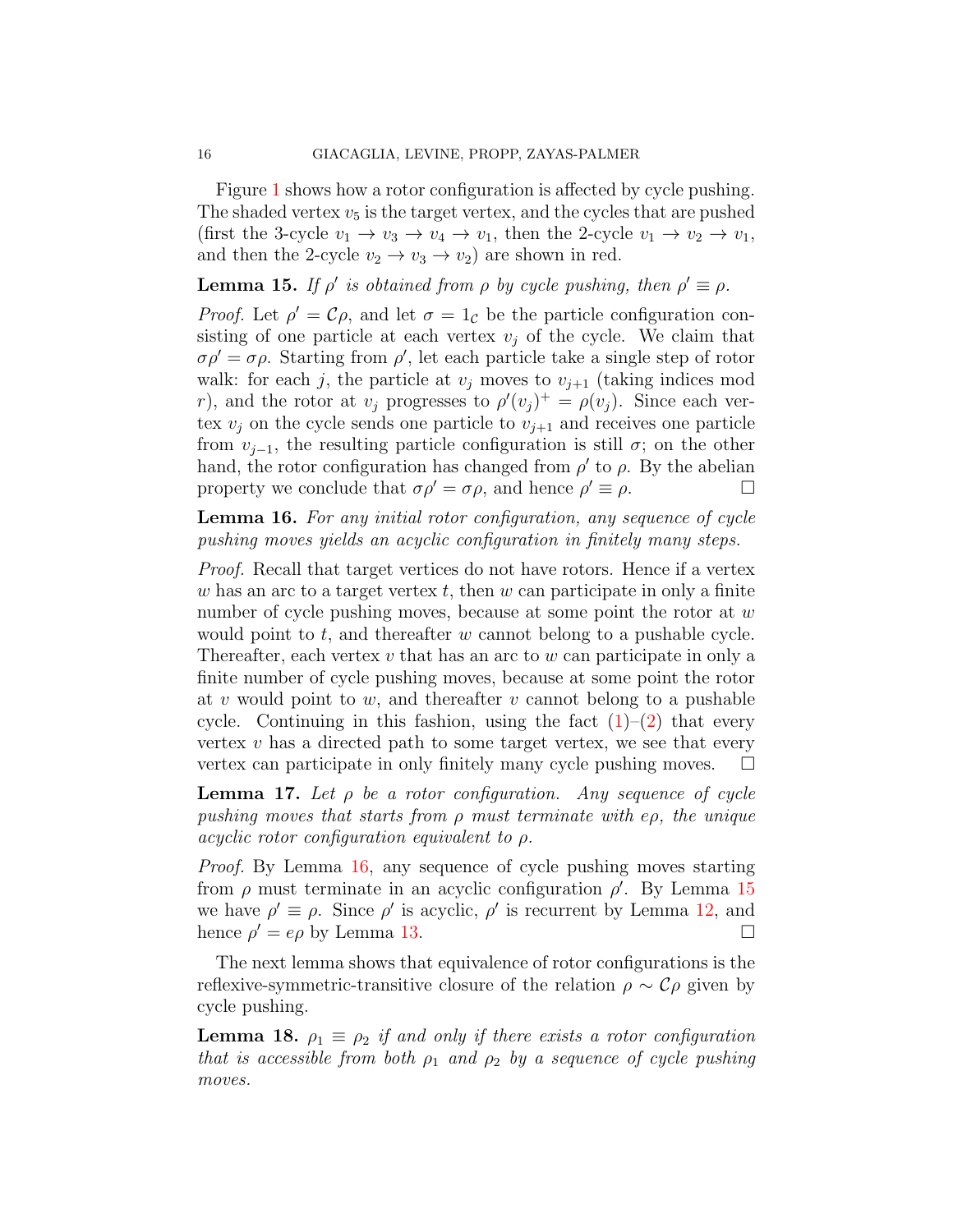

<span id="page-16-0"></span>FIGURE 2. The rotor configurations  $\rho_1$  at top left and  $\rho_2$ at top right yield the same acyclic configuration  $\rho$  after complete cycle pushing, so they are equivalent by Lemma [18.](#page-15-3)

*Proof.* If  $\rho_1 \equiv \rho_2$  then  $e\rho_1 = e\rho_2$  is accessible from both  $\rho_1$  and  $\rho_2$  by Lemma [17.](#page-15-0) Conversely, if  $\rho'$  is a configuration accessible from both  $\rho_1$ and  $\rho_2$ , then  $\rho_1 \equiv \rho' \equiv \rho_2$  by Lemma [15.](#page-15-2)

For a pictorial example, see Figure [2.](#page-16-0) The rotor configuration  $\rho$  at the bottom is acyclic, and the other two rotor configurations lead to  $\rho$  after a single cycle pushing move (in one case, the 3-cycle  $v_1 \rightarrow v_3 \rightarrow v_2 \rightarrow v_1$ is pushed, and in the other case, the 2-cycle  $v_4 \rightarrow v_5 \rightarrow v_4$  is pushed). As in Figure [1,](#page-14-0) rotors progress by turning clockwise and regress by turning counterclockwise. Lemma [18](#page-15-3) tells us that the two non-acyclic rotor configurations  $\rho_1$  and  $\rho_2$  must be equivalent, and indeed the reader can check that condition (a) of Lemma [10](#page-12-1) is satisfied if one takes  $\sigma$  to be the particle configuration with a single particle at  $v_4$ ; that is, if we add a single particle at  $v_4$  and let it perform rotor walk until reaching the target vertex  $v_6$ , then the two rotor configurations become the same.

Denote by  $t_v(\rho)$  the target vertex reached by a particle started at v if the initial rotor configuration is  $\rho$ .

<span id="page-16-1"></span>**Lemma 19.** If  $\rho_1 \equiv \rho_2$ , then  $t_v(\rho_1) = t_v(\rho_2)$  for all  $v \in V_0$ .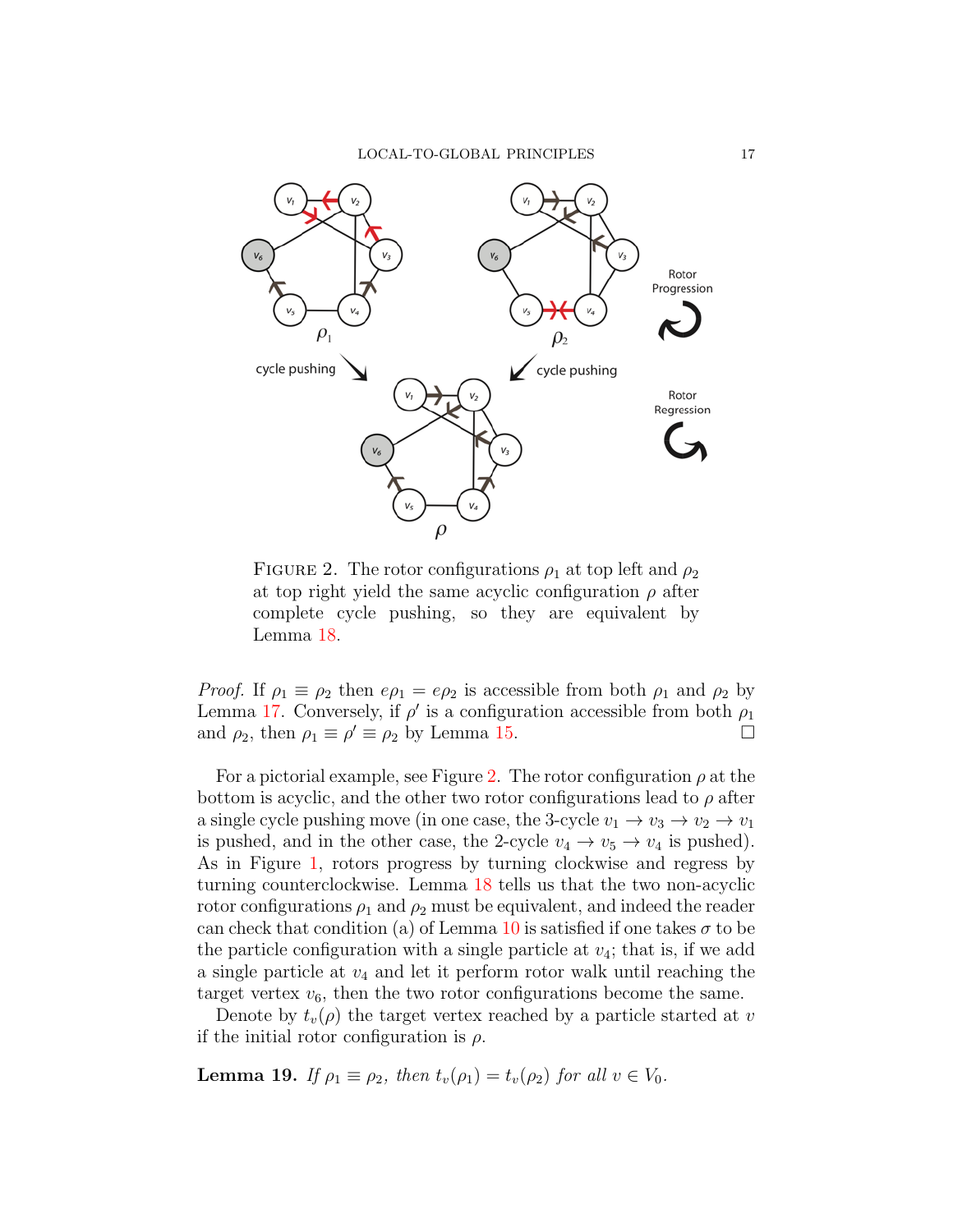*Proof.* By Lemma [18](#page-15-3) it suffices to consider the case where  $\rho_2$  is obtained from  $\rho_1$  by pushing a cycle  $v_0, v_1, \ldots, v_r = v_0$ . If the particle added to  $\rho_1$  at v never hits the cycle, then the particle added to  $\rho_2$  at v will traverse the exact same path, arriving at the same target. On the other hand, suppose the particle added to  $\rho_1$  at v hits the cycle, say at  $v_0$ . Then the particle added to  $\rho_2$  at v will take the same walk to  $v_0$  and will then traverse the cycle, arriving back at  $v_0$ . At this point the rotor configuration will be the same as the rotor configuration for the first situation (i.e., starting from  $\rho_1$ ) when the particle first hits  $v_0$ . Thereafter, the two processes evolve identically, since in both situations the particle is at  $v_0$  and the rotor configurations at this stage are the same in both evolutions. In particular, the particle will end up at the same target vertex.

3.3. Proof of the periodicity theorem. We can now prove our first main result, that the hitting sequence associated with a (periodic) rotor mechanism is periodic.

*Proof of Theorem [1.](#page-2-0)* Let  $t_1, t_2, \ldots$  be the hitting sequence for initial rotor configuration  $\rho_0$ , and for  $n \geq 1$  let  $\rho_n$  be the rotor configuration after n particles released from the source vertex s have hit the targets  $t_1, \ldots, t_n$  (staying put after each hit). Then  $\rho_n = E_s \rho_{n-1}$  for  $n \geq 1$ . Let  $[\rho_n]$  denote the equivalence class of  $\rho_n$ . Recall that  $E_s$  acts as a permutation on equivalence classes (Corollary [14\)](#page-13-1), so the sequence  $[\rho_0], [\rho_1], [\rho_2], \ldots$  is periodic, say with period D. Then by Lemma [19,](#page-16-1) since  $[\rho_{n+D}] = [\rho_n]$  for all  $n \geq 0$ , we conclude that  $t_{n+D} = t_n$  for all  $n \geq 0$ 1, which shows that the hitting sequence is periodic with period  $D$ .  $\Box$ 

Next we identify the period D of the sequence  $|\rho_0|, |\rho_1|, \ldots$  arising in the proof of Theorem [1.](#page-2-0) This in turn gives an upper bound on the period of the hitting sequence  $t_1, t_2, \ldots$ , namely, the latter period is a divisor of D. Denote by  $\delta_s$  the particle configuration consisting of 1 particle at the source vertex, and let  $g_s = (\delta_s + e)^\circ$  be the corresponding recurrent configuration.

<span id="page-17-0"></span>**Lemma 20.** Let D be the order of  $g_s$  in the sandpile group  $S(G/T)$ . The sequence of equivalence classes of rotor configurations  $\{\rho_n\}_{n>0}$ has period D. Moreover, the hitting sequence satisfies  $t_{n+D} = t_n$  for all  $n \geq 1$ .

*Proof.* For any rotor configuration  $\rho$ , since  $\rho \equiv e\rho$  we have by Lemma [11](#page-12-3)

$$
g_s \rho = (\delta_s + e)^{\circ} \rho = (\delta_s + e) \rho = E_s(e\rho) \equiv E_s \rho.
$$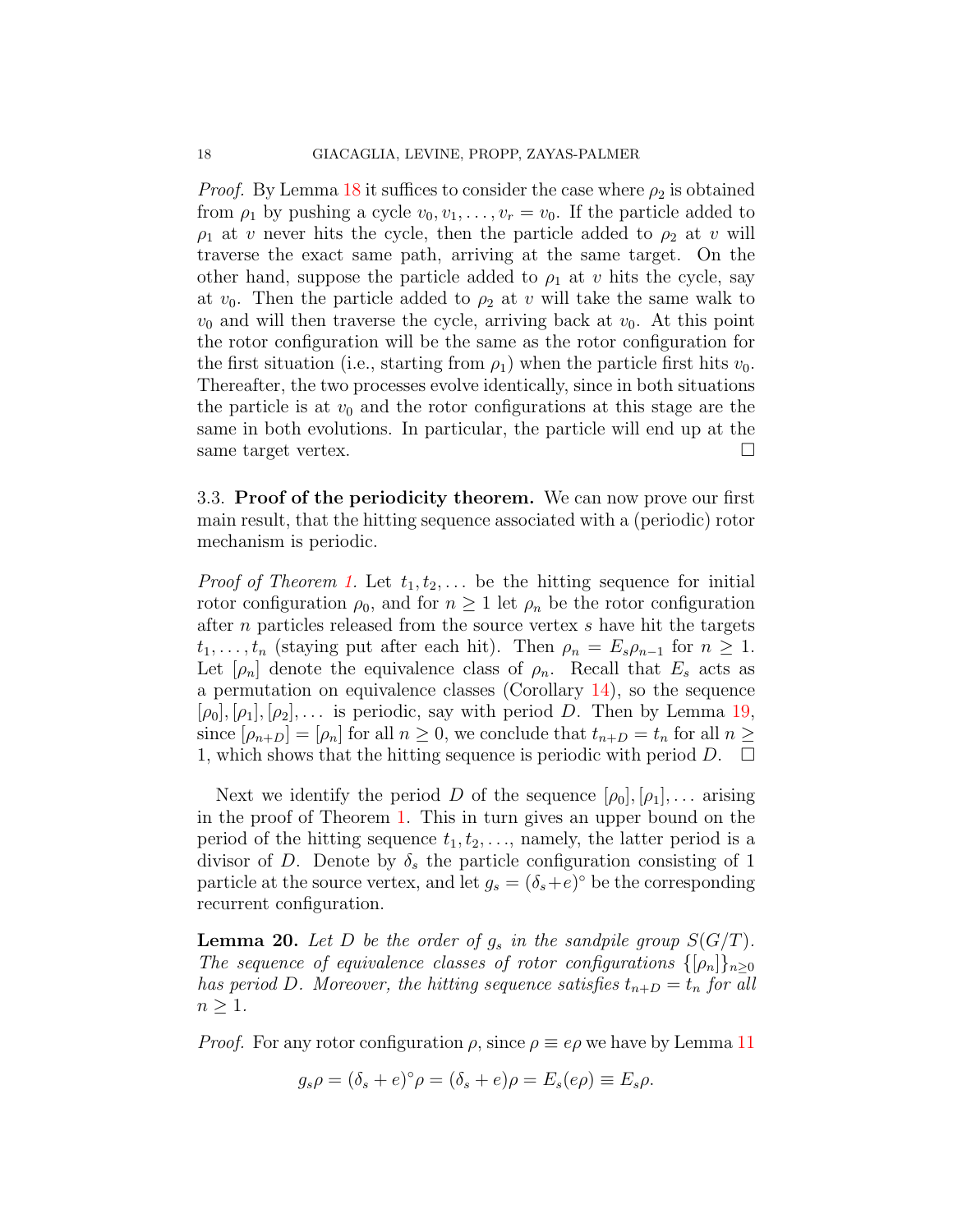Since  $g_s^D = e$ , we obtain

$$
E_s^D \rho \equiv g_s^D \rho = e\rho \equiv \rho
$$

which shows that  $\rho_{n+D} \equiv \rho_n$  for all  $n \geq 0$ . Conversely, if  $\rho_{n+k} \equiv \rho_n$  for some  $n \geq 0$  and  $k \geq 1$ , then  $g_s^k \rho_n \equiv \rho_n$ , which implies  $g_s^k = e$  since the action of  $S(G/T)$  on equivalence classes of rotor configurations is free; hence  $k$  must be divisible by  $D$ .

The fact that  $t_{n+D} = t_n$  for all  $n \ge 1$  follows from Lemma [19.](#page-16-1)  $\Box$ 

## 4. Time reversal and antiparticles

4.1. **Stack flipping.** Recall the stacks picture introduced in  $\S$ [2.](#page-6-0) Each vertex  $v \in V_0$  has a stack  $\rho_v$ , which is a bi-infinite sequence of arcs

$$
\rho_v = [\ldots, e_{-2}, e_{-1}, e_0 | e_1, e_2, e_3, \ldots].
$$

(We abuse notation slightly by using the same letter  $(\rho)$  to denote a stack configuration and its corresponding rotor configuration.) The  $e_i$  with  $i \leq 0$  constitute the "past" of the stack, the  $e_i$  with  $i > 0$ constitute the "future" of the stack,  $e_0$  is the retrospective state of the stack, and  $e_1$  is the prospective state of the stack; the pointer "|" marks the divide between past and future. When a particle at  $v$  takes a step, the pointer shifts to the right, so that the stack at  $v$  becomes

 $[\ldots, e_{-2}, e_{-1}, e_0, e_1 | e_2, e_3, \ldots]$ 

and the particle travels along arc  $e_1$ .

Shifting the pointer at  $v$  to the right corresponds to progressing the rotor at  $v$ , or in stack language, popping the stack at  $v$ ; correspondingly, shifting the pointer at  $v$  to the left will be called regressing the rotor or *pushing* the stack at v. When we perform cycle pushing, the pointer for the vertex  $v$  moves one place to the left for all vertices  $v$  belonging to the cycle.

We define *stack flipping* as the operation on a bi-infinite stack that exchanges past and future, turning

$$
[\ldots, e_{-2}, e_{-1}, e_0 | e_1, e_2, e_3, \ldots]
$$

into

$$
[\ldots, e_3, e_2, e_1 | e_0, e_{-1}, e_{-2}, \ldots].
$$

Given a stack configuration  $\rho = (\rho_v)_{v \in V_0}$ , let  $\Phi(\rho)$  denote the stack configuration obtained by flipping all its stacks. Note that  $\Phi(\Phi(\rho)) = \rho$ .

<span id="page-18-0"></span>**Lemma 21.** Let  $\rho$  be a rotor configuration that has a cycle C. Then C is also a cycle of  $\Phi(\mathcal{C}_{\rho})$ , and

$$
\Phi(\mathcal{C}(\Phi(\mathcal{C}\rho))) = \rho.
$$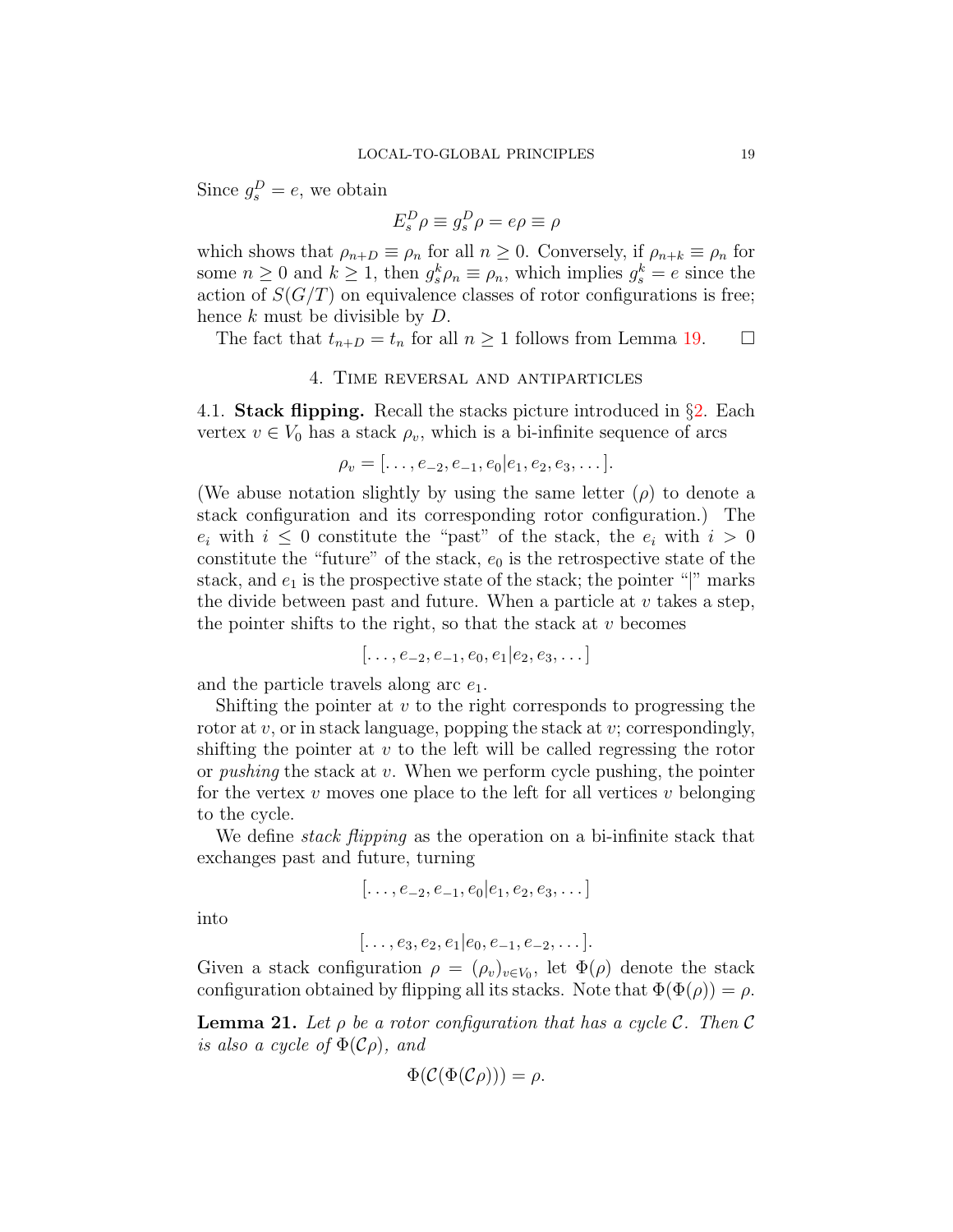*Proof.* Let v be a vertex of C. Let  $\rho' = C\rho$ , and write the rotor stack at  $v$  as

$$
\rho_v = [\ldots, e_{-2}, e_{-1}, e_0 | e_1, e_2, e_3, \ldots].
$$

If we push the cycle, the stack at  $v$  becomes

$$
(\mathcal{C}\rho)_v = [\ldots, e_{-2}, e_{-1}]e_0, e_1, e_2, e_3, \ldots].
$$

If we then flip all the stacks, we obtain

$$
(\Phi(\mathcal{C}\rho))_v = [\ldots, e_3, e_2, e_1, e_0 | e_{-1}, e_{-2}, \ldots].
$$

The retrospective rotors at the vertices  $v \in \mathcal{C}$  are now as they were initially in  $\rho$ , so they form the same cycle C. Pushing that cycle yields

$$
(\mathcal{C}(\Phi(\mathcal{C}\rho)))_v = [\ldots, e_3, e_2, e_1 | e_0, e_{-1}, e_{-2}, \ldots].
$$

Finally, flipping the stacks once more brings us to

$$
(\Phi(C(\Phi(C\rho))))_v = [\ldots, e_{-2}, e_{-1}, e_0 | e_1, e_2, e_3, \ldots]
$$

which equals  $\rho_v$ .

Meanwhile, for those vertices v that are not part of the cycle  $\mathcal{C}$ , the stack at  $v$  is simply reversed twice (with no intervening cycle pushing moves to complicate things), so this stack ends up in exactly the same configuration as it was in  $\rho$ .

Diagrammatically, writing  $\rho' = C\rho$ , we have

$$
\rho \xrightarrow{\mathcal{C}} \rho'
$$
\n
$$
\Phi \downarrow \qquad \qquad \downarrow \Phi
$$
\n
$$
\Phi(\rho) \longleftarrow \Phi(\rho')
$$

Note the reversal of the direction of the  $\mathcal C$  arrow.

<span id="page-19-0"></span>**Lemma 22.** If  $\rho \equiv \rho'$ , then  $\Phi(\rho) \equiv \Phi(\rho')$ .

Proof. By Lemma [18,](#page-15-3) it suffices to show that if two stack configurations are related by a cycle pushing move, then their flips are related by a cycle pushing move. But that is precisely what Lemma [21](#page-18-0) tells us.  $\Box$ 

4.2. Antiparticles. Next we introduce antiparticles. Like particles, they move from vertex to vertex in the graph, but they interact with the stacks in a different way. Suppose that the current stack configuration at  $v$  is

$$
[\ldots, e_{-2}, e_{-1}, e_0 | e_1, e_2, e_3, \ldots]
$$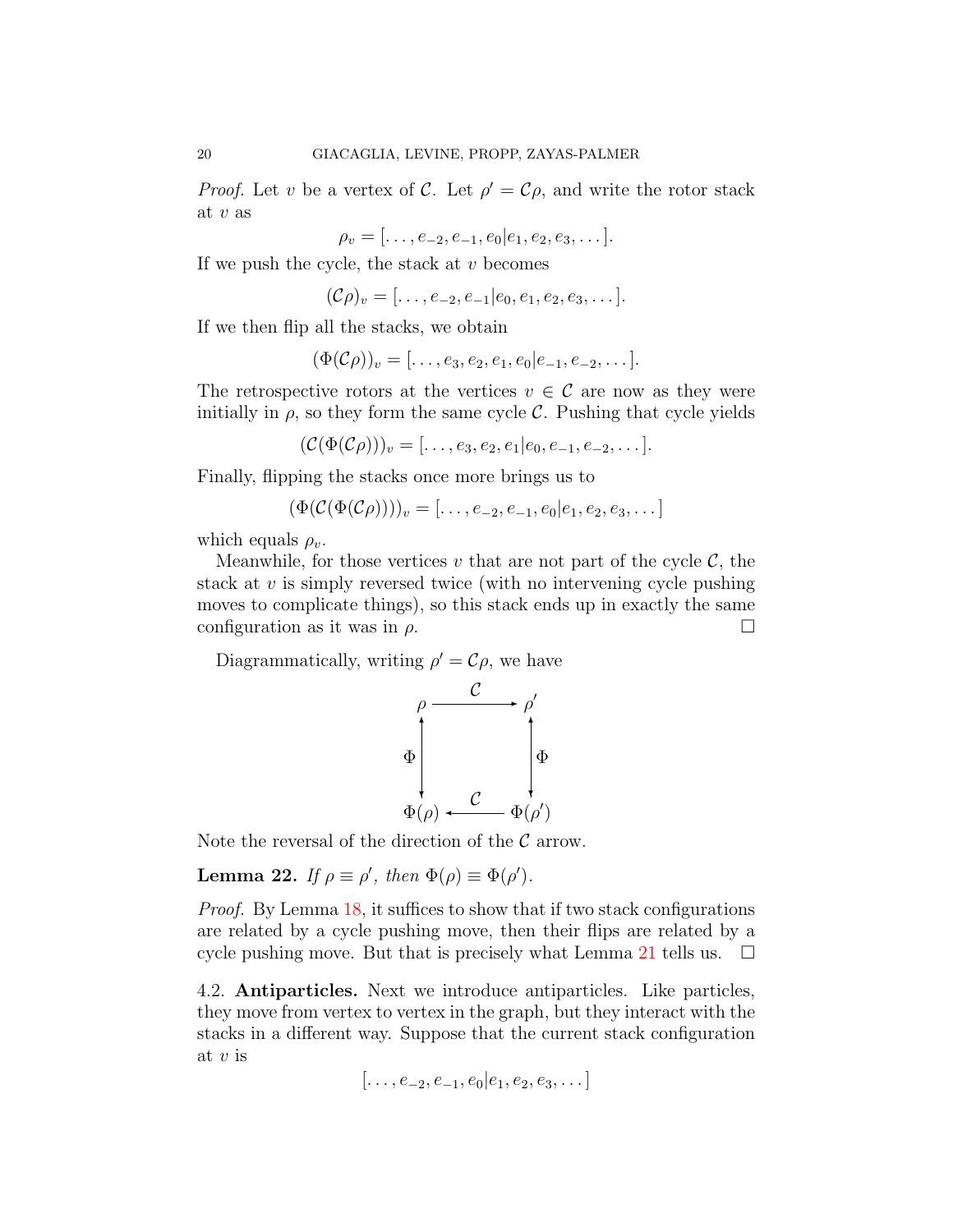and that there is an antiparticle at  $v$ . An antiparticle step consists of first moving the particle along the arc  $e_0$  and then pushing the stack at v to obtain

$$
[\ldots, e_{-2}, e_{-1} | e_0, e_1, e_2, e_3, \ldots].
$$

(Compare: a particle step consists of first popping the stack at  $v$  to obtain

 $[\ldots, e_{-2}, e_{-1}, e_0, e_1]e_2, e_3, \ldots]$ 

and then moving the particle along the arc  $e_1$ .)

<span id="page-20-0"></span>**Lemma 23.** If  $\rho'$  is obtained from  $\rho$  by moving a particle from v along arc e, then  $\Phi(\rho)$  is obtained from  $\Phi(\rho)$  by moving an antiparticle from v along arc e.

*Proof.* Write the stack at v for the rotor configuration  $\rho$  as

$$
\rho_v = [\ldots, e_{-2}, e_{-1}, e_0 | e_1, e_2, e_3, \ldots].
$$

When a particle at  $v$  advances by one step, the particle moves along the arc  $e_1$  and the stack at v becomes

$$
\rho'_v = [\ldots, e_{-2}, e_{-1}, e_0, e_1 | e_2, e_3, \ldots].
$$

On the other hand, the stack at  $v$  for the flipped rotor configuration  $\Phi(\rho)$  is

$$
\Phi(\rho)_v = [\ldots, e_3, e_2, e_1 | e_0, e_{-1}, e_{-2}, \ldots].
$$

When an antiparticle at  $v$  advances by one step, the antiparticle moves along the arc  $e_1$  and the stack at v becomes

$$
[\ldots, e_3, e_2 | e_1, e_0, e_{-1}, e_{-2}, \ldots]
$$

which equals  $\Phi(\rho)$  $)v.$ 

Just as one defines particle addition operators  $E_v$ , one can define antiparticle addition operators  $E_v^-$  on rotor configurations: to apply  $E_v^{\text{-}}$ , add an antiparticle at v and let it perform rotor walk on G (using the antiparticle dynamics described above) until it arrives at a vertex in the target set T. To highlight the symmetry between particles and antiparticles we will sometimes write  $E_v^+$  instead of  $E_v$  for particle addition operators. Note that in general,  $E_v^+$  and  $E_w^-$  do not commute.

Write  $t_v^+(\rho)$  (resp.  $t_v^-(\rho)$ ) for the target vertex hit by a particle (resp. antiparticle) started at v if the initial rotor configuration is  $\rho$ .

<span id="page-20-1"></span>**Lemma 24.** For any rotor configuration  $\rho$  and any  $v \in V_0$  we have  $\Phi(E_v^+(\rho)) = E_v^-(\Phi(\rho)), \text{ and } t_v^+(\rho) = t_v^-(\Phi(\rho)).$ 

Proof. This follows by repeated application of Lemma [23:](#page-20-0) the sequence of vertices traveled by the particle added to  $\rho$  at v is the same as the sequence of vertices traveled by the antiparticle added to  $\Phi(\rho)$  at v.  $\Box$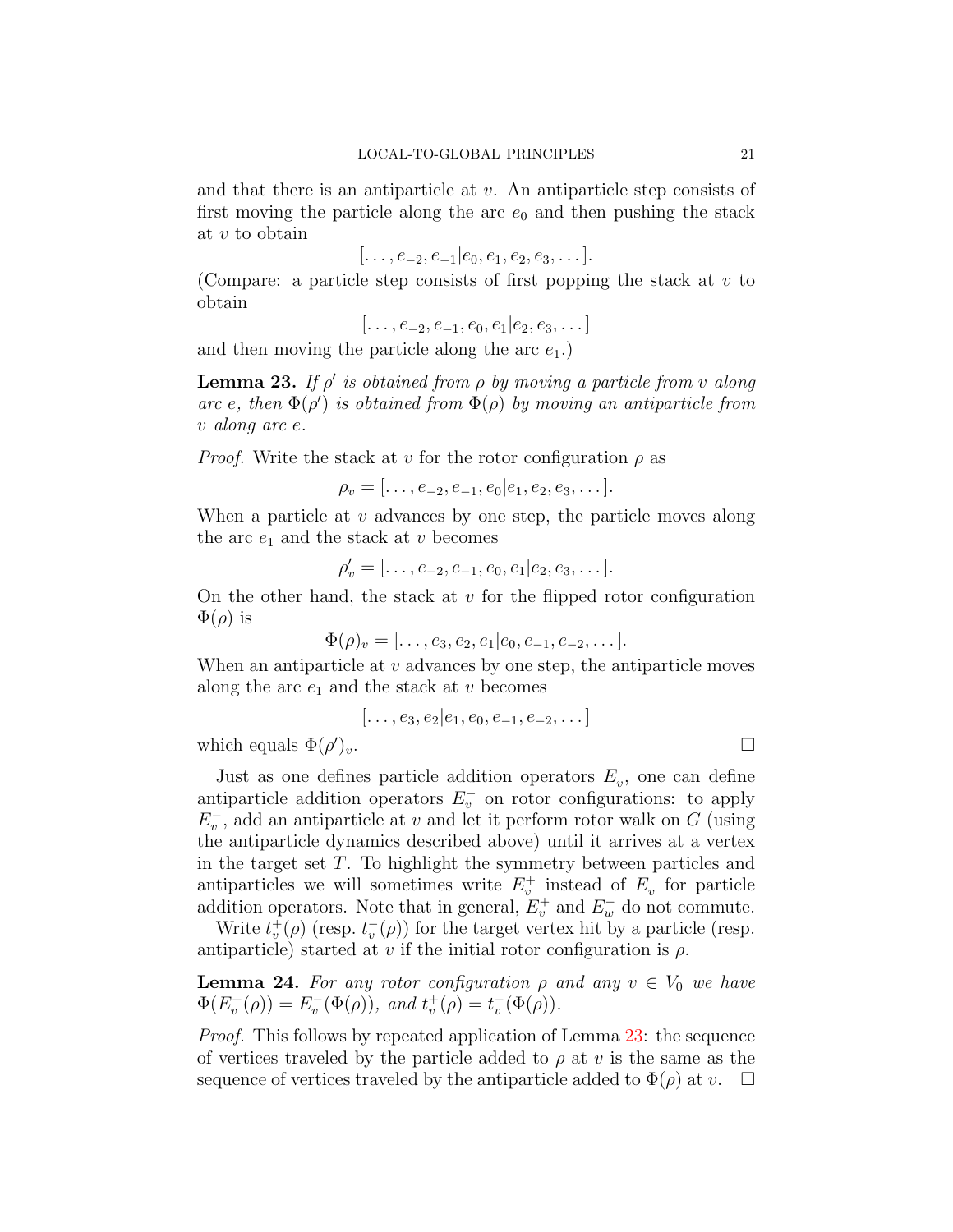Diagrammatically, writing  $\rho' = E_v^+ \rho$ , we have:



<span id="page-21-0"></span>**Lemma 25.** If  $\rho \equiv \rho'$ , then  $E_v^-\rho \equiv E_v^-\rho'$  and  $t_v^-(\rho) = t_v^-(\rho')$  for all  $v \in V_0$ .

*Proof.* We have  $E_v^- = \Phi \circ E_v^+ \circ \Phi$  by Lemma [24.](#page-20-1) Moreover,  $\Phi$  preserves equivalence by Lemma  $22$  and  $E_v^+$  preserves equivalence by Lemma [11,](#page-12-3) so  $E_v^-$  must preserve equivalence. This proves the first statement. For the second, since  $\Phi(\rho) \equiv \Phi(\rho')$ , we have by Lemmas [24](#page-20-1) and [19](#page-16-1)

$$
t_v^-(\rho) = t_v^+(\Phi(\rho)) = t_v^+(\Phi(\rho')) = t_v^-(\rho'). \quad \Box
$$

4.3. Loop-erasure. If a path  $(x_0, \ldots, x_r)$  in the directed graph G contains a cycle, i.e., a sub-path  $(x_p, x_{p+1}, \ldots, x_q)$  with  $x_q = x_p$ , define the first cycle as the unique cycle with  $q$  as small as possible; we may replace the path by the shorter path  $(x_0, \ldots, x_{p-1}, x_p, x_{q+1}, \ldots, x_r)$  from which the  $q - p$  vertices of the first cycle have been removed. If this new path contains a cycle, we may erase the first cycle of the new path, obtaining an even shorter path. If we continue in this fashion, we eventually obtain a simple path from  $x_0$  to  $x_r$ , called the *loop-erasure* of the original path.

The notion of loop-erasure is due to Lawler [\[15\]](#page-24-9), who studied the loop-erasure of random walk. As is mentioned at the end of  $\S 5$  of [\[11\]](#page-24-1), there is also a connection between loop-erasure and rotor walk. Given a rotor configuration  $\rho$  and a set  $S \subset V_0$ , define popping S as the operation of popping the stack at each vertex in  $S$  to obtain the new rotor configuration

$$
S^+\rho(v) = \begin{cases} \rho(v)^+ & \text{if } v \in S, \\ \rho(v) & \text{otherwise.} \end{cases}
$$

(Compare to cycle pushing  $\S3.2$ , in which the rotors are regressed instead of progressed.) For a rotor configuration  $\rho$  and a vertex  $v \in V_0$ , let Γ be the loop-erasure of the path  $x_0, \ldots, x_r$  traveled by a particle performing rotor walk starting from  $x_0 = v$  until it hits the target set. Let  $C_1, \ldots, C_m$  be the cycles erased to obtain Γ. For any vertex w, the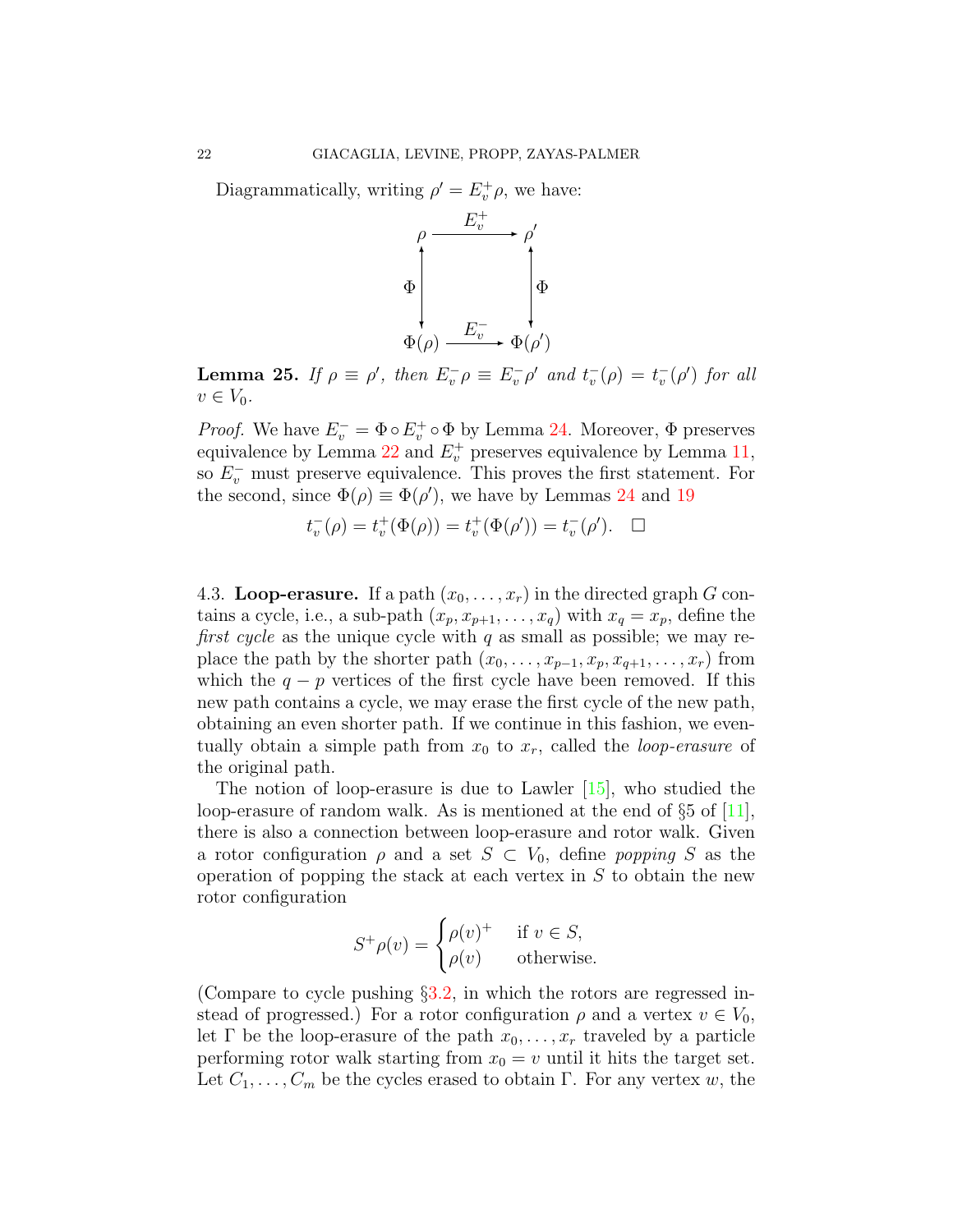number of  $i$  ( $0 \le i \le r-1$ ) with  $x_i = w$  is equal to the number of j  $(1 \leq j \leq m)$  for which  $w \in C_j$ , plus either 1 or 0 according to whether or not  $w \in \Gamma$ . Hence the final rotor configuration  $E_v^+ \rho$  can be obtained from  $\rho$  by popping the cycles  $C_1, \ldots, C_m$  and the path  $\gamma := \Gamma - \{x_r\};$ that is,

<span id="page-22-0"></span>
$$
E_v^+ \rho = \gamma^+ C_1^+ \dots C_m^+ \rho. \tag{3}
$$

<span id="page-22-1"></span>**Lemma 26.** For every rotor configuration  $\rho$  and every  $v \in V_0$  we have  $E_v^- E_v^+ \rho \equiv \rho$ , and the path traversed by the antiparticle is the loop-erasure of the path traversed by the particle. In particular, the antiparticle hits the same target as the particle:

$$
t_v^-(E_v^+\rho) = t_v^+(\rho).
$$

*Proof.* After the particle has been added to  $\rho$  at v, changing the rotor configuration to  $E_v^+ \rho$  and arriving at target  $t = t_v^+ (\rho)$ , the retrospective rotor at each vertex  $v$  is the arc that the particle traversed the last time it left v. Hence the rotors of  $E_v^+ \rho$  give a simple (cycle-free) path  $\gamma$  from  $v$  to  $t$ , and the antiparticle will travel this path, arriving at the same target t. By [\(3\)](#page-22-0), the rotor configuration  $E_v^+ \rho$  is obtained from  $\rho$  by a sequence of cycle popping moves followed by a "path-popping move" along  $\gamma$ . The motion of the antiparticle from v to t undoes the pathpopping move, so all that survives in  $E_v^- E_v^+ \rho$  are the cycle popping moves. Since cycle popping doesn't change the equivalence class of a rotor configuration (by Lemma [18\)](#page-15-3), we conclude that  $E_v^- E_v^+ \rho \equiv \rho$ .  $\Box$ 

Likewise, for every  $\rho$  we have  $E_v^+ E_v^- \rho \equiv \rho$ . Lemma [26](#page-22-1) thus says that the products  $E_v^+ E_v^-$  and  $E_v^- E_v^+$  act as the identity operation on equivalence classes of rotor configurations. That is, if we view  $E_v^+$  and  $E_v^-$  as elements of the sandpile group (acting on equivalence classes of rotor configurations), they are inverses.

4.4. Proof of the rotor-reversal theorem. Now we turn to the proof of our second main result, that reversal of the periodic pattern of the rotor mechanism at all vertices causes reversal of the periodic pattern of the hitting sequence. To save unnecessary notation in the proof, we write  $E^{\pm} := E_s^{\pm}$  and  $t^{\pm} := t_s^{\pm}$ .

Proof of Theorem [2.](#page-3-1) As in the proof of Theorem [1,](#page-2-0) the sequence of equivalence classes,  $[\rho_0], [\rho_1], [\rho_2], \ldots$  is periodic, say with period D. Now consider the hitting sequence for antiparticles released from the source vertex s from initial configuration  $\rho_0$ . Define  $\eta_0 = \rho_0$  and  $\eta_i =$  $E^-(\eta_{i-1})$  for  $i \geq 1$ . We first show by induction on i that  $\eta_i \equiv \rho_{D-i}$  for all  $i = 0, \ldots, D$ . The base case  $i = 0$  is the fact that  $\rho_0 \equiv \rho_D$ ; and for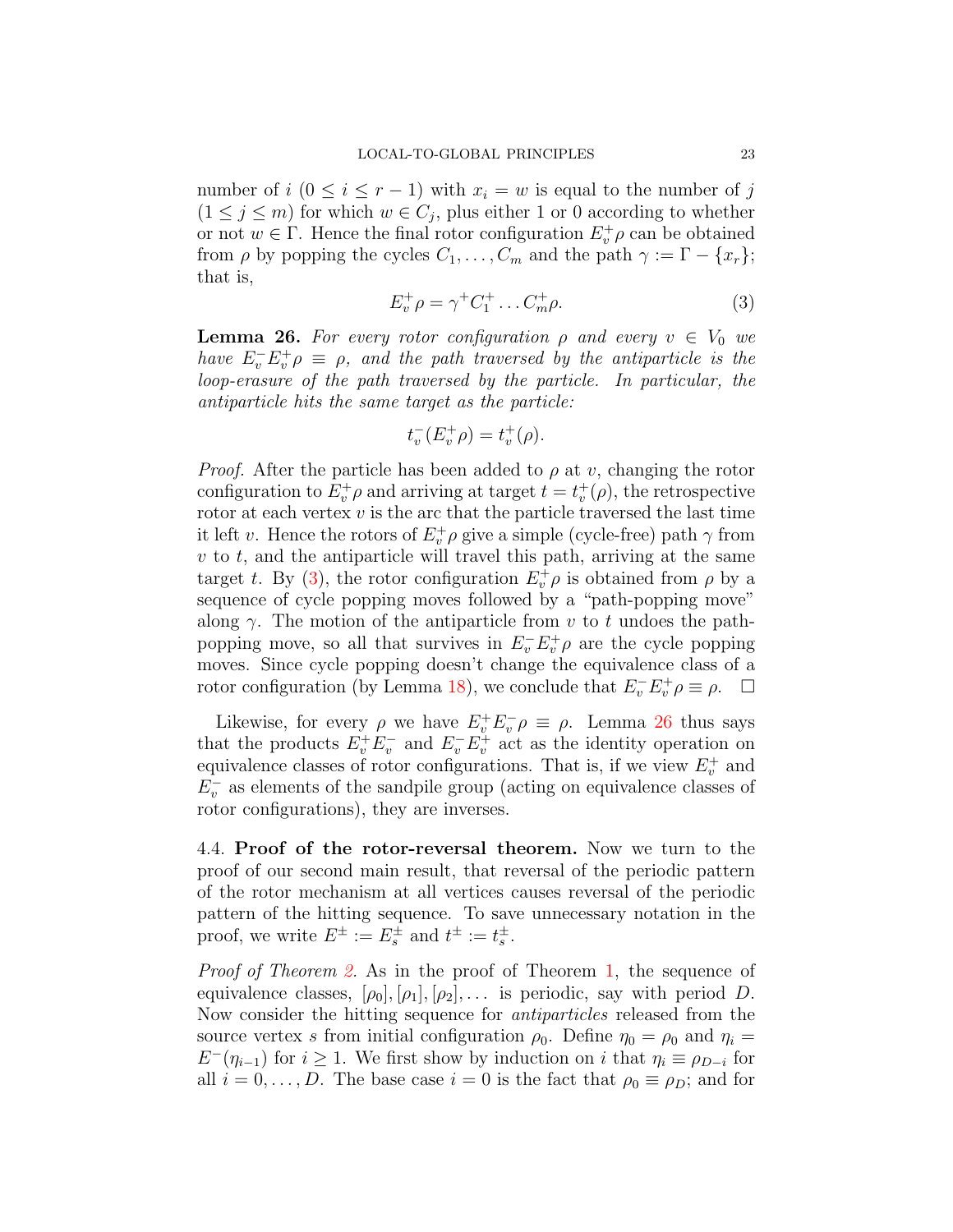$1 \leq i \leq D$ , if  $\eta_{i-1} \equiv \rho_{D-i+1}$  then by Lemmas [25](#page-21-0) and [26,](#page-22-1)

$$
\eta_i = E^-(\eta_{i-1}) \equiv E^-(\rho_{D-i+1}) = E^-E^+(\rho_{D-i}) \equiv \rho_{D-i}
$$

which completes the inductive step.

Now for  $i \geq 1$ , let  $u_i^+ = t^+(\rho_{i-1})$  and  $u_i^- = t^-(\eta_{i-1})$  be the hitting sequences for a particle (resp. antiparticle) started at s with initial rotor configuration  $\rho_0$ . Using the second statements of Lemmas [25](#page-21-0) and [26,](#page-22-1) we have for  $i = 0, \ldots, D - 1$ 

$$
u_{i+1}^- = t^-(\eta_i) = t^-(\rho_{D-i}) = t^-(E^+\rho_{D-i-1}) = t^+(\rho_{D-i-1}) = u_{D-i}^+.
$$

By Lemma [24,](#page-20-1) the hitting sequence for a particle starting at s with rotor configuration  $\Phi(\rho_0)$  equals the hitting sequence for an *antiparticle* starting at s with rotor configuration  $\rho_0$ , that is, the sequence  $\{u_i^-\}$  $\{-\}_{i\geq 1}$ . Moreover, since  $\eta_D = \rho_0 \equiv \rho_D = \eta_0$ , the sequence  $\{u_i^-\}$  $\binom{-}{i}$ <sub>i</sub> satisfies  $u_{i+D}^{-} = u_{i}^{-}$  $i$  for all  $i \geq 1$  by Lemma [25.](#page-21-0) Hence the particle hitting sequences for  $\Phi(\rho_0)$  and  $\rho_0$  are both periodic modulo D, and reversing the first  $D$  terms of the latter hitting sequence yields the first  $D$  terms of the former.

#### **ACKNOWLEDGMENTS**

We thank Peter Winkler for launching this investigation with his suggestion that the palindromic period-4 rotor  $1,2,2,1,\ldots$  would have special properties worthy of study.

#### **REFERENCES**

- <span id="page-23-3"></span>[1] O. Angel and A. E. Holroyd, Rotor walks on general trees, SIAM J. Discrete Math. 25:423–446, 2011. [arXiv:1009.4802](http://arxiv.org/abs/1009.4802).
- <span id="page-23-6"></span>[2] L. Babai and E. Toumpakari, A structure theory of the sandpile monoid for directed graphs, 2010. [http://people.cs.uchicago.edu/~laci/REU10/](http://people.cs.uchicago.edu/~laci/REU10/evelin.pdf) [evelin.pdf](http://people.cs.uchicago.edu/~laci/REU10/evelin.pdf)
- <span id="page-23-1"></span>[3] B. Bond and L. Levine, Abelian networks I. Foundations and examples, 2011. <http://www.math.cornell.edu/~levine/abelian-networks-I.pdf>
- <span id="page-23-7"></span>[4] S. Chapman, L. Garcia-Puente, R. Garcia, M. E. Malandro and K. W. Smith, Algebraic and combinatorial aspects of sandpile monoids on directed graphs. [arXiv:1105.2357](http://arxiv.org/abs/1105.2357).
- <span id="page-23-2"></span>[5] J. N. Cooper and J. Spencer, Simulating a random walk with constant error, Combin. Probab. Comput. 15:815–822, 2006.
- <span id="page-23-5"></span>[6] D. Dhar, Self-organized critical state of sandpile automaton models, Phys. Rev. Lett. 64, 1613–1616, 1990.
- <span id="page-23-0"></span>[7] D. Dhar, Theoretical studies of self-organized criticality, Physica A 369, 29–70, 2006.
- <span id="page-23-4"></span>[8] P. Diaconis and W. Fulton, A growth model, a game, an algebra, Lagrange inversion, and characteristic classes, Rend. Sem. Mat. Univ. Pol. Torino  $49(1):95-119, 1991.$